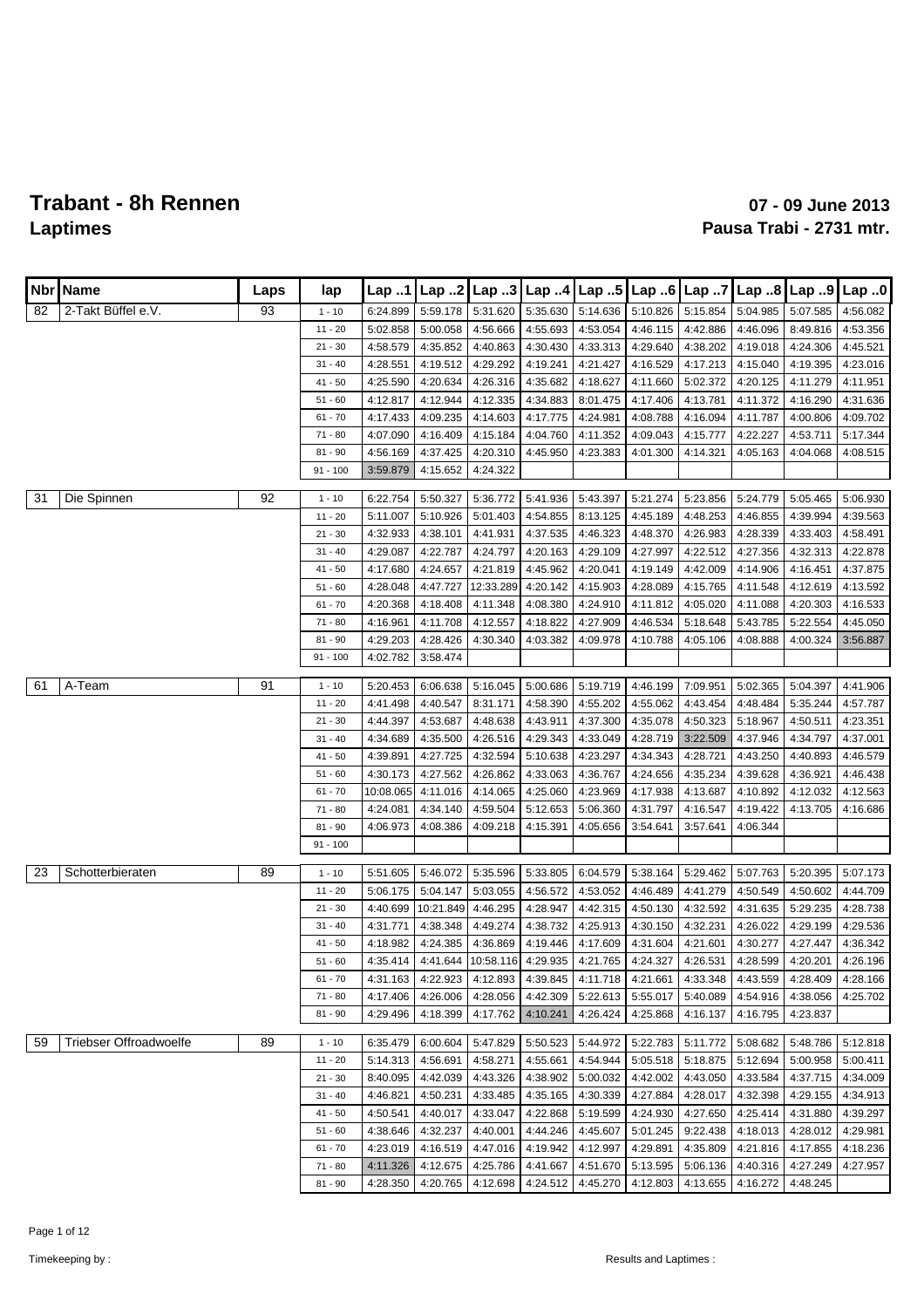| Nbr | Name                        | Laps | lap                   | Lap 1                 | Lap.2                |                      |                      | Lap 3   Lap 4   Lap 5   Lap 6 |                      | Lap7                 | Lap.8                | $\mathsf{Lap}$ 9     | Lap.0                |
|-----|-----------------------------|------|-----------------------|-----------------------|----------------------|----------------------|----------------------|-------------------------------|----------------------|----------------------|----------------------|----------------------|----------------------|
|     | No Limit                    | 88   |                       |                       |                      |                      |                      |                               |                      |                      |                      |                      |                      |
| 39  |                             |      | $1 - 10$<br>$11 - 20$ | 44:51.374<br>5:18.844 | 6:30.700<br>5:17.657 | 6:10.005<br>5:19.585 | 6:00.707<br>5:14.191 | 5:43.030<br>5:24.734          | 5:39.079<br>5:05.561 | 5:33.868<br>5:04.746 | 5:35.473<br>5:17.234 | 5:30.083<br>4:59.871 | 5:27.871<br>4:56.326 |
|     |                             |      | $21 - 30$             | 5:13.565              | 5:06.398             | 4:46.157             | 4:58.766             | 4:56.772                      | 8:36.804             | 4:50.420             | 4:46.352             | 4:51.311             | 4:53.059             |
|     |                             |      | $31 - 40$             | 4:47.022              | 4:38.612             | 4:43.943             | 4:28.772             | 4:39.833                      | 4:40.282             | 4:49.037             | 4:40.044             | 4:38.065             | 4:34.045             |
|     |                             |      | $41 - 50$             | 4:28.074              | 4:35.642             | 4:43.556             | 4:36.178             | 4:47.817                      | 4:41.683             | 4:44.447             | 4:46.735             | 4:42.001             | 4:31.685             |
|     |                             |      | $51 - 60$             | 4:37.216              | 4:28.287             | 4:33.756             | 4:29.914             | 4:25.401                      | 8:24.955             | 4:42.818             | 4:33.474             | 4:39.079             | 4:36.426             |
|     |                             |      | $61 - 70$             | 4:29.824              | 4:26.575             | 4:21.835             | 4:21.577             | 4:19.078                      | 4:32.973             | 4:29.110             | 4:33.522             | 4:23.654             | 4:26.283             |
|     |                             |      | $71 - 80$             | 4:34.565              | 4:35.986             | 4:49.029             | 5:24.814             | 6:01.213                      | 5:19.261             | 5:04.284             | 4:31.872             | 4:38.373             | 4:36.627             |
|     |                             |      | $81 - 90$             | 4:23.082              | 4:18.742             | 4:17.221             | 4:44.219             | 4:13.093                      | 4:12.403             | 4:04.978             | 4:03.960             |                      |                      |
|     |                             |      |                       |                       |                      |                      |                      |                               |                      |                      |                      |                      |                      |
| 50  | Devil Racing - White Devils | 88   | $1 - 10$              | 44:43.814             | 6:12.999             | 6:22.248             | 5:44.565             | 5:52.364                      | 5:29.583             | 5:35.760             | 5:35.577             | 5:27.331             | 5:20.941             |
|     |                             |      | $11 - 20$             | 5:23.649              | 5:04.662             | 5:06.845             | 5:09.946             | 5:10.206                      | 5:08.464             | 5:10.253             | 5:07.046             | 5:02.049             | 5:05.406             |
|     |                             |      | $21 - 30$             | 9:20.447              | 4:57.425             | 4:43.566             | 4:40.510             | 5:00.945                      | 4:33.857             | 4:30.324             | 4:37.478             | 5:00.896             | 5:10.574             |
|     |                             |      | $31 - 40$             | 4:32.411              | 4:36.634             | 4:37.882             | 4:34.776             | 4:27.311                      | 4:27.527             | 4:33.640             | 4:32.781             | 4:38.108             | 4:43.802             |
|     |                             |      | $41 - 50$             | 4:25.997              | 4:43.430             | 4:28.493             | 4:14.944             | 5:41.903                      | 4:16.558             | 4:18.457             | 4:33.047             | 4:09.844             | 4:14.072             |
|     |                             |      | $51 - 60$             | 4:35.314              | 4:18.633             | 4:29.041             | 4:35.442             | 4:18.890                      | 8:06.020             | 4:36.116             | 4:33.978             | 4:26.554             | 4:21.993             |
|     |                             |      | $61 - 70$             | 4:55.855              | 4:17.130             | 4:28.250             | 4:25.311             | 4:25.771                      | 4:22.125             | 5:37.065             | 12:38.771            | 4:27.598             | 4:23.222             |
|     |                             |      | $71 - 80$             | 4:38.805              | 4:44.757             | 5:24.610             | 5:56.214             | 5:21.195                      | 4:45.088             | 4:24.933             | 4:16.886             | 4:20.091             | 4:17.940             |
|     |                             |      | $81 - 90$             | 4:20.697              | 4:10.652             | 4:20.096             | 4:09.006             | 4:00.156                      | 4:12.469             | 4:01.618             | 3:48.843             |                      |                      |
| 29  | Hollyfeld Stoffer's I       | 87   | $1 - 10$              | 6:23.421              | 5:50.971             | 5:43.513             | 5:33.380             | 5:16.910                      | 5:14.361             | 5:20.294             | 5:05.338             | 5:07.467             | 4:58.434             |
|     |                             |      | $11 - 20$             | 4:58.198              | 4:57.959             | 5:01.372             | 4:51.903             | 4:59.233                      | 8:33.623             | 4:48.444             | 4:41.212             | 4:40.956             | 4:40.643             |
|     |                             |      | $21 - 30$             | 4:34.435              | 4:37.333             | 4:54.972             | 4:37.221             | 6:10.379                      | 4:53.913             | 4:30.156             | 4:40.902             | 4:40.417             | 4:46.479             |
|     |                             |      | $31 - 40$             | 4:36.780              | 4:33.921             | 4:27.770             | 4:34.912             | 16:58.687                     | 7:59.300             | 4:39.760             | 4:36.535             | 4:42.395             | 4:32.805             |
|     |                             |      | $41 - 50$             | 4:25.865              | 4:31.847             | 5:03.777             | 4:26.828             | 4:28.936                      | 4:35.375             | 4:37.062             | 4:30.349             | 4:27.578             | 4:28.586             |
|     |                             |      | $51 - 60$             | 4:37.775              | 4:24.153             | 4:29.965             | 4:26.163             | 4:28.887                      | 4:29.230             | 4:27.610             | 4:32.347             | 4:35.403             | 4:35.758             |
|     |                             |      | $61 - 70$             | 4:22.779              | 7:57.101             | 4:22.311             | 4:55.998             | 4:21.728                      | 4:29.220             | 4:16.317             | 4:19.019             | 4:37.215             | 4:31.752             |
|     |                             |      | $71 - 80$             | 4:34.502              | 5:05.478             | 5:25.427             | 5:05.507             | 4:50.881                      | 4:30.649             | 4:24.310             | 4:28.600             | 4:15.522             | 4:11.978             |
|     |                             |      | $81 - 90$             | 4:08.931              | 4:09.266             | 4:18.503             | 4:02.605             | 3:56.926                      | 3:58.572             | 3:54.781             |                      |                      |                      |
| 7   | Halligalli                  | 87   | $1 - 10$              | 6:25.545              | 6:33.774             | 5:41.365             | 5:43.208             | 5:46.550                      | 5:20.702             | 5:43.993             | 5:14.017             | 5:20.329             | 5:12.388             |
|     |                             |      | $11 - 20$             | 5:07.096              | 5:08.143             | 5:16.020             | 5:14.615             | 5:13.809                      | 4:59.791             | 5:04.056             | 5:07.354             | 4:51.140             | 9:11.824             |
|     |                             |      | $21 - 30$             | 5:25.293              | 5:01.513             | 4:58.877             | 4:48.089             | 4:57.744                      | 4:43.136             | 4:46.008             | 4:37.044             | 4:32.305             | 4:34.257             |
|     |                             |      | $31 - 40$             | 5:00.284              | 4:30.661             | 4:40.811             | 4:31.557             | 4:28.389                      | 6:47.784             | 5:49.379             | 4:43.249             | 4:52.632             | 4:58.441             |
|     |                             |      | $41 - 50$             | 4:33.696              | 4:28.513             | 4:30.132             | 5:13.341             | 4:21.448                      | 4:31.772             | 4:33.927             | 4:24.809             | 4:32.335             | 4:29.789             |
|     |                             |      | $51 - 60$             | 4:26.662              | 4:18.707             | 4:22.658             | 8:07.358             | 4:39.927                      | 4:22.105             | 4:38.547             | 4:32.208             | 4:28.048             | 4:25.141             |
|     |                             |      | $61 - 70$             | 4:30.721              | 4:35.278             | 4:42.913             | 8:47.041             | 4:29.736                      | 4:36.199             | 4:40.532             | 4:29.745             | 4:25.210             | 4:26.150             |
|     |                             |      | $71 - 80$             | 4:45.212              | 4:50.134             | 5:22.105             | 5:29.658             | 5:26.540                      | 4:38.635             | 5:11.594             | 4:20.811             | 4:25.855             | 4:23.645             |
|     |                             |      | $81 - 90$             | 4:32.043              | 4:20.475             | 4:14.979             | 4:09.722             | 4:00.903                      | 4:06.182             | 4:40.215             |                      |                      |                      |
| 27  | AUFBAU(R)OST                | 86   | $1 - 10$              | 6:15.210              | 5:44.872             | 5:35.396             | 5:17.551             | 5:21.325                      | 5:12.165             | 5:07.923             | 5:03.175             | 4:56.275             | 4:54.250             |
|     |                             |      | $11 - 20$             | 4:53.608              | 4:56.518             | 4:50.720             | 4:44.251             | 4:41.221                      | 4:36.446             | 4:51.400             | 4:54.356             | 5:08.878             | 4:45.182             |
|     |                             |      | $21 - 30$             | 4:50.447              | 4:32.551             | 13:06.720            | 4:47.440             | 4:45.862                      | 4:44.123             | 4:48.200             | 4:36.331             | 5:13.743             | 4:37.633             |
|     |                             |      | $31 - 40$             | 4:31.867              | 4:37.866             | 4:34.294             | 4:34.683             | 4:34.797                      | 4:34.201             | 4:47.230             | 4:34.717             | 4:33.170             | 4:36.865             |
|     |                             |      | $41 - 50$             | 4:34.022              | 4:34.625             | 4:34.094             | 4:38.629             | 5:54.093                      | 4:24.616             | 4:30.624             | 4:30.877             | 4:33.418             | 4:36.434             |
|     |                             |      | $51 - 60$             | 4:28.651              | 4:40.389             | 10:56.986            | 4:16.462             | 4:13.003                      | 4:17.399             | 4:19.938             | 4:26.066             | 4:13.747             | 3:59.901             |
|     |                             |      | $61 - 70$             | 4:17.543              | 4:24.832             | 4:14.791             | 4:44.401             | 7:53.411                      | 7:37.401             | 4:14.611             | 4:08.941             | 4:15.465             | 4:11.865             |
|     |                             |      | $71 - 80$             | 4:10.424              | 4:27.698             | 4:40.568             | 5:05.976             | 5:30.402                      | 5:09.785             | 4:37.637             | 5:04.174             | 6:35.427             | 4:03.166             |
|     |                             |      | $81 - 90$             | 4:06.509              | 3:57.238             | 4:07.761             | 4:02.165             | 4:06.756                      | 10:57.384            |                      |                      |                      |                      |
| 63  | Werk Zwei                   | 86   | $1 - 10$              | 44:37.177             | 5:14.173             | 5:22.178             | 5:36.696             | 5:09.009                      | 5:09.170             | 5:01.688             | 5:09.577             | 4:53.341             | 4:51.414             |
|     |                             |      | $11 - 20$             | 4:48.376              | 4:53.848             | 4:48.111             | 4:52.122             | 4:36.834                      | 4:42.180             | 4:32.126             | 4:43.634             | 4:45.257             | 5:54.143             |
|     |                             |      | $21 - 30$             | 4:36.589              | 5:18.198             | 4:57.456             | 8:57.341             | 4:33.566                      | 4:33.932             | 4:33.792             | 4:28.586             | 4:19.406             | 4:27.257             |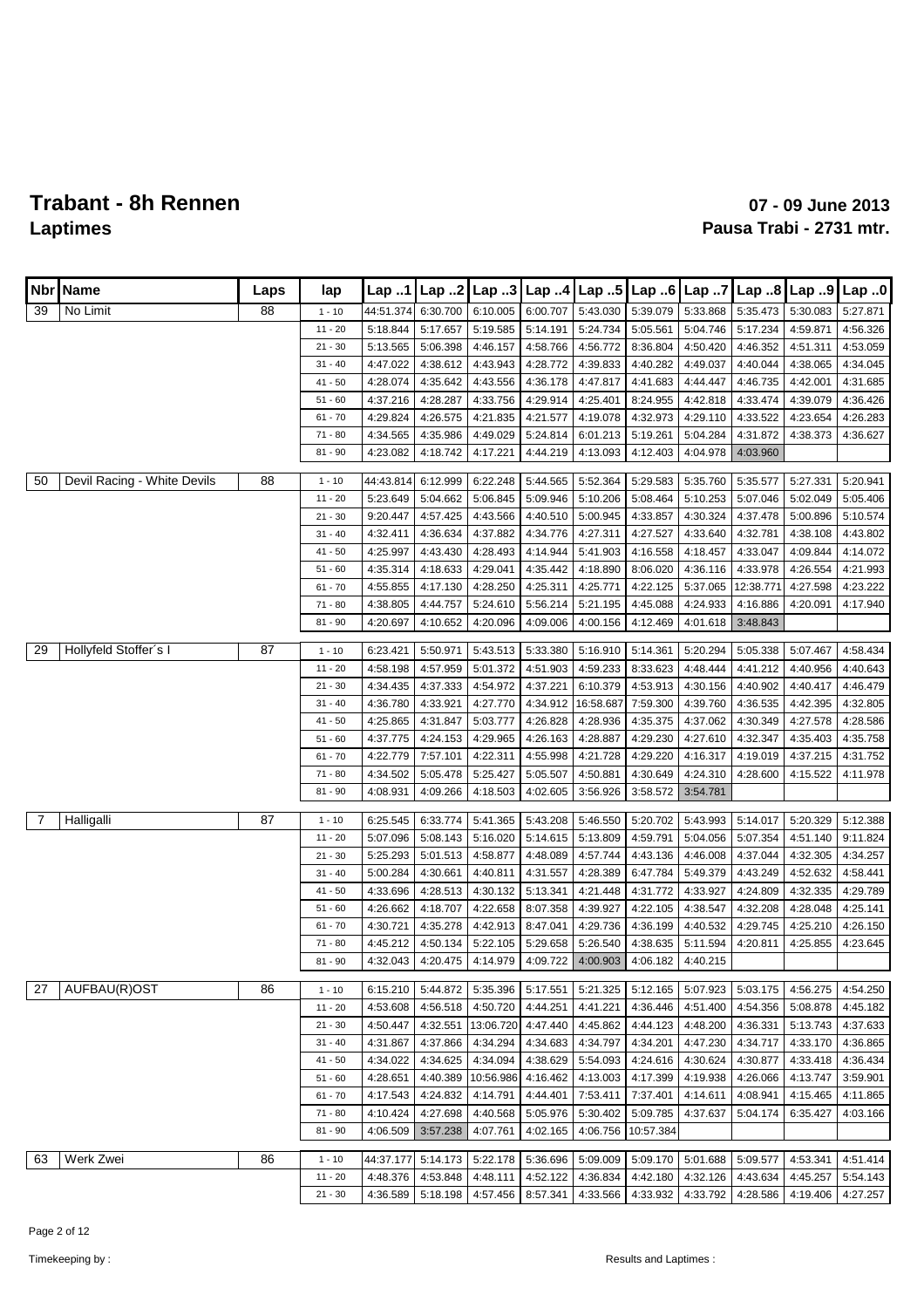|    | Nbr   Name            | Laps | lap       | Lap 1     | Lap 2     | Lap.3              | Lap.4    | $\vert$ Lap 5                                 | Lap.6     | Lap 7    | Lap 8     | Lap 9     | Lap.0     |
|----|-----------------------|------|-----------|-----------|-----------|--------------------|----------|-----------------------------------------------|-----------|----------|-----------|-----------|-----------|
|    |                       |      | $31 - 40$ | 4:43.485  | 4:34.377  | 4:18.589           | 4:31.959 | 4:29.434                                      | 4:22.038  | 4:18.262 | 4:34.957  | 8:21.761  | 16:45.841 |
|    |                       |      | $41 - 50$ | 4:26.588  | 4:21.085  | 4:19.168           | 5:29.343 | 16:24.735                                     | 7:48.046  | 4:05.423 | 4:00.058  | 4:08.877  | 5:02.015  |
|    |                       |      | $51 - 60$ | 4:01.932  | 4:00.070  | 4:01.543           | 3:59.070 | 4:02.308                                      | 3:57.822  | 4:18.442 | 3:55.418  | 3:54.415  | 3:57.228  |
|    |                       |      | $61 - 70$ | 4:09.679  | 3:59.267  | 3:54.815           | 3:53.112 | 4:08.369                                      | 4:05.980  | 4:06.557 | 4:00.586  | 4:04.757  | 4:03.042  |
|    |                       |      | $71 - 80$ | 4:03.672  | 4:14.358  | 4:25.544           | 4:47.033 | 5:12.699                                      | 4:57.249  | 4:31.099 | 4:13.065  | 6:25.474  | 11:54.678 |
|    |                       |      | $81 - 90$ | 4:02.379  | 3:51.724  | 3:59.757           | 4:09.267 | 6:52.785                                      | 3:51.486  |          |           |           |           |
| 67 | Schweiz I (Old Racer) | 85   | $1 - 10$  | 6:14.092  | 5:43.331  | 5:34.306           | 5:40.921 | 5:37.381                                      | 5:14.670  | 5:13.512 | 4:55.604  | 4:51.434  | 4:54.217  |
|    |                       |      | $11 - 20$ | 5:01.105  | 4:53.538  | 4:41.868           | 4:37.749 | 4:40.507                                      | 5:03.771  | 4:42.035 | 4:44.566  | 4:35.003  | 4:32.645  |
|    |                       |      | $21 - 30$ | 4:29.922  | 4:30.601  | 8:59.748           | 4:21.466 | 4:30.329                                      | 4:31.371  | 4:58.068 | 4:20.153  | 4:38.689  | 4:19.988  |
|    |                       |      | $31 - 40$ | 4:18.067  | 4:31.697  | 4:37.788           | 4:23.879 | 4:34.676                                      | 7:53.673  | 4:07.803 | 4:17.652  | 4:13.401  | 4:14.014  |
|    |                       |      | $41 - 50$ | 4:04.476  | 4:17.403  | 4:36.074           | 4:27.831 | 4:09.556                                      | 4:03.944  | 5:06.667 | 4:24.540  | 10:19.984 | 4:21.895  |
|    |                       |      | $51 - 60$ | 4:26.728  | 10:45.162 | 4:00.057           | 7:51.144 | 4:14.287                                      | 4:25.274  | 4:20.787 | 4:11.603  | 4:03.961  | 4:07.844  |
|    |                       |      | $61 - 70$ | 4:03.975  | 4:16.269  | 4:11.382           | 4:04.133 | 4:04.087                                      | 4:07.319  | 4:20.529 | 4:34.167  | 4:14.058  | 4:12.171  |
|    |                       |      | $71 - 80$ | 31:45.638 | 4:54.626  | 4:36.104           | 4:19.294 | 4:12.424                                      | 4:08.605  | 3:54.237 | 4:08.003  | 4:02.494  | 4:01.969  |
|    |                       |      | $81 - 90$ | 3:50.709  | 3:54.117  | 3:46.501           | 3:47.268 | 3:50.679                                      |           |          |           |           |           |
|    |                       |      |           |           |           |                    |          |                                               |           |          |           |           |           |
| 65 | De Zogser             | 84   | $1 - 10$  | 6:07.096  | 5:43.835  | 5:41.323           | 5:30.857 | 5:38.847                                      | 5:21.384  | 5:19.298 | 5:21.311  | 5:12.006  | 5:18.690  |
|    |                       |      | $11 - 20$ | 5:16.620  | 5:11.279  | 5:02.419           | 5:10.567 | 5:36.155                                      | 16:49.070 | 4:57.196 | 11:41.224 | 4:40.166  | 4:37.648  |
|    |                       |      | $21 - 30$ | 4:41.323  | 4:41.162  | 4:38.681           | 4:36.469 | 4:36.686                                      | 9:24.747  | 4:43.751 | 4:32.022  | 4:26.064  | 4:34.338  |
|    |                       |      | $31 - 40$ | 4:34.840  | 4:27.668  | 4:33.283           | 4:27.758 | 4:26.719                                      | 4:26.391  | 4:26.406 | 8:39.163  | 4:46.951  | 4:40.999  |
|    |                       |      | $41 - 50$ | 4:41.285  | 4:37.766  | 4:42.889           | 4:39.486 | 4:31.581                                      | 4:34.375  | 4:34.613 | 4:30.220  | 4:27.122  | 4:24.378  |
|    |                       |      | $51 - 60$ | 4:54.323  | 4:33.794  | 4:34.151           | 4:35.625 | 4:40.097                                      | 8:43.596  | 4:34.220 | 4:38.706  | 4:28.003  | 4:23.144  |
|    |                       |      | $61 - 70$ | 4:30.479  | 4:44.978  | 4:27.316           | 4:29.891 | 4:21.909                                      | 4:31.682  | 4:29.074 | 4:35.207  | 4:47.251  | 5:20.037  |
|    |                       |      | $71 - 80$ | 5:39.362  | 5:17.727  | 4:53.003           | 4:43.572 | 4:35.006                                      | 4:27.670  | 4:29.914 | 4:29.520  | 4:31.179  | 4:46.735  |
|    |                       |      | $81 - 90$ | 4:17.078  | 4:19.999  | 4:14.477           | 4:13.919 |                                               |           |          |           |           |           |
| 77 | Ogonochi Bande        | 84   | $1 - 10$  | 6:27.004  | 6:14.649  | 6:18.221           | 5:39.608 | 5:34.558                                      | 5:35.127  | 5:30.957 | 5:37.306  | 5:35.106  | 5:40.676  |
|    |                       |      | $11 - 20$ | 5:27.285  | 5:17.131  | 5:13.264           | 5:16.397 | 11:24.743                                     | 5:24.636  | 5:12.872 | 4:59.782  | 5:14.362  | 8:56.510  |
|    |                       |      | $21 - 30$ | 5:03.830  | 5:02.631  | 5:12.737           | 4:55.993 | 4:52.235                                      | 4:47.357  | 4:54.127 | 4:55.862  | 4:45.904  | 4:45.551  |
|    |                       |      | $31 - 40$ | 4:43.943  | 5:00.364  | 4:57.474           | 4:50.298 | 4:53.032                                      | 4:47.236  | 4:48.086 | 4:41.689  | 4:58.139  | 4:35.176  |
|    |                       |      | $41 - 50$ | 4:50.381  | 5:26.845  | 4:47.485           | 4:58.815 | 4:52.425                                      | 4:55.902  | 4:54.892 | 4:48.824  | 4:52.238  | 4:50.481  |
|    |                       |      | $51 - 60$ | 4:54.844  | 5:01.350  | 4:55.670           | 5:01.489 | 5:03.720                                      | 5:09.608  | 5:31.588 | 8:16.929  | 4:46.394  | 4:34.711  |
|    |                       |      | $61 - 70$ | 4:42.561  | 4:39.110  | 4:44.710           | 4:45.470 | 4:38.732                                      | 4:38.314  | 4:37.671 | 4:46.925  | 4:57.761  | 5:49.092  |
|    |                       |      | $71 - 80$ | 5:38.872  | 5:22.300  | 4:49.234           | 4:44.668 | 4:34.512                                      | 4:25.738  | 4:19.929 | 4:24.722  | 4:28.960  | 4:17.345  |
|    |                       |      | $81 - 90$ | 4:15.271  | 4:12.900  | 4:07.754           | 4:13.416 |                                               |           |          |           |           |           |
|    |                       |      |           |           |           |                    |          |                                               |           |          |           |           |           |
| 51 | Stahlpappe            | 84   | $1 - 10$  | 44:43.909 | 6:01.759  | 6:03.801           | 5:28.965 | 5:28.483                                      | 5:18.221  | 5:33.965 | 5:15.637  | 5:09.665  | 5:18.903  |
|    |                       |      | $11 - 20$ | 5:18.648  | 5:20.838  | 4:56.454           | 4:54.774 | 4:59.540                                      | 4:45.479  | 4:50.317 | 4:48.114  | 4:50.644  | 4:52.808  |
|    |                       |      | $21 - 30$ |           |           |                    |          | 4:48.603 40:45.013 5:10.396 4:30.898 4:31.689 | 4:28.468  | 4:39.267 | 8:22.160  | 4:27.842  | 4:33.372  |
|    |                       |      | $31 - 40$ | 4:37.758  | 4:31.010  | 4:20.741           | 4:22.704 | 4:28.315                                      | 4:47.379  | 4:26.817 | 4:22.723  | 4:28.055  | 4:23.767  |
|    |                       |      | $41 - 50$ | 4:31.871  | 4:22.130  | 4:52.505           | 4:32.346 | 4:30.209                                      | 4:23.831  | 4:32.376 | 4:31.210  | 4:23.780  | 4:22.589  |
|    |                       |      | $51 - 60$ | 4:32.621  | 4:22.787  | 4:21.305           | 4:20.839 | 4:26.784                                      | 4:23.906  | 4:32.320 | 8:09.749  | 4:10.351  | 4:12.049  |
|    |                       |      | $61 - 70$ | 4:37.752  | 4:28.956  | 4:20.609           | 4:13.816 | 4:11.418                                      | 4:21.101  | 4:23.195 | 4:36.297  | 4:59.291  | 5:43.922  |
|    |                       |      | 71 - 80   | 5:26.629  | 4:56.152  | 4:31.584           | 4:33.843 | 4:17.735                                      | 4:07.977  | 4:18.384 | 4:08.641  | 4:19.251  | 4:07.545  |
|    |                       |      | $81 - 90$ | 4:06.188  | 4:09.409  | 4:00.782           | 4:13.195 |                                               |           |          |           |           |           |
| 34 | 200 Puls II           | 84   | $1 - 10$  | 44:42.591 | 5:32.037  | 5:38.843           |          | 5:31.506   5:36.416                           | 5:22.053  | 5:05.485 | 4:59.173  | 4:57.662  | 4:54.184  |
|    |                       |      | $11 - 20$ | 4:51.265  | 4:50.479  | 4:42.717           | 4:54.838 | 4:48.575                                      | 4:39.003  | 4:32.942 | 4:34.478  | 16:05.603 | 4:26.726  |
|    |                       |      | $21 - 30$ | 5:52.502  | 4:24.371  | 4:35.124           | 4:20.420 | 4:23.314                                      | 4:31.037  | 4:24.552 | 4:37.925  | 4:25.148  | 4:18.623  |
|    |                       |      | $31 - 40$ | 7:36.399  | 4:22.270  | 4:14.425           | 4:13.504 | 4:07.504                                      | 4:17.709  | 4:05.105 | 4:02.877  | 4:04.275  | 4:08.172  |
|    |                       |      | $41 - 50$ | 4:18.983  | 4:08.362  | 40:37.416 4:05.821 |          | 4:00.710                                      | 4:02.280  | 4:06.746 | 4:08.459  | 3:57.446  | 3:59.595  |
|    |                       |      | $51 - 60$ | 4:00.709  | 4:11.945  |                    |          | 4:02.704 3:54.071 4:14.241                    | 4:03.063  | 3:56.412 | 4:00.341  | 3:57.851  | 4:07.999  |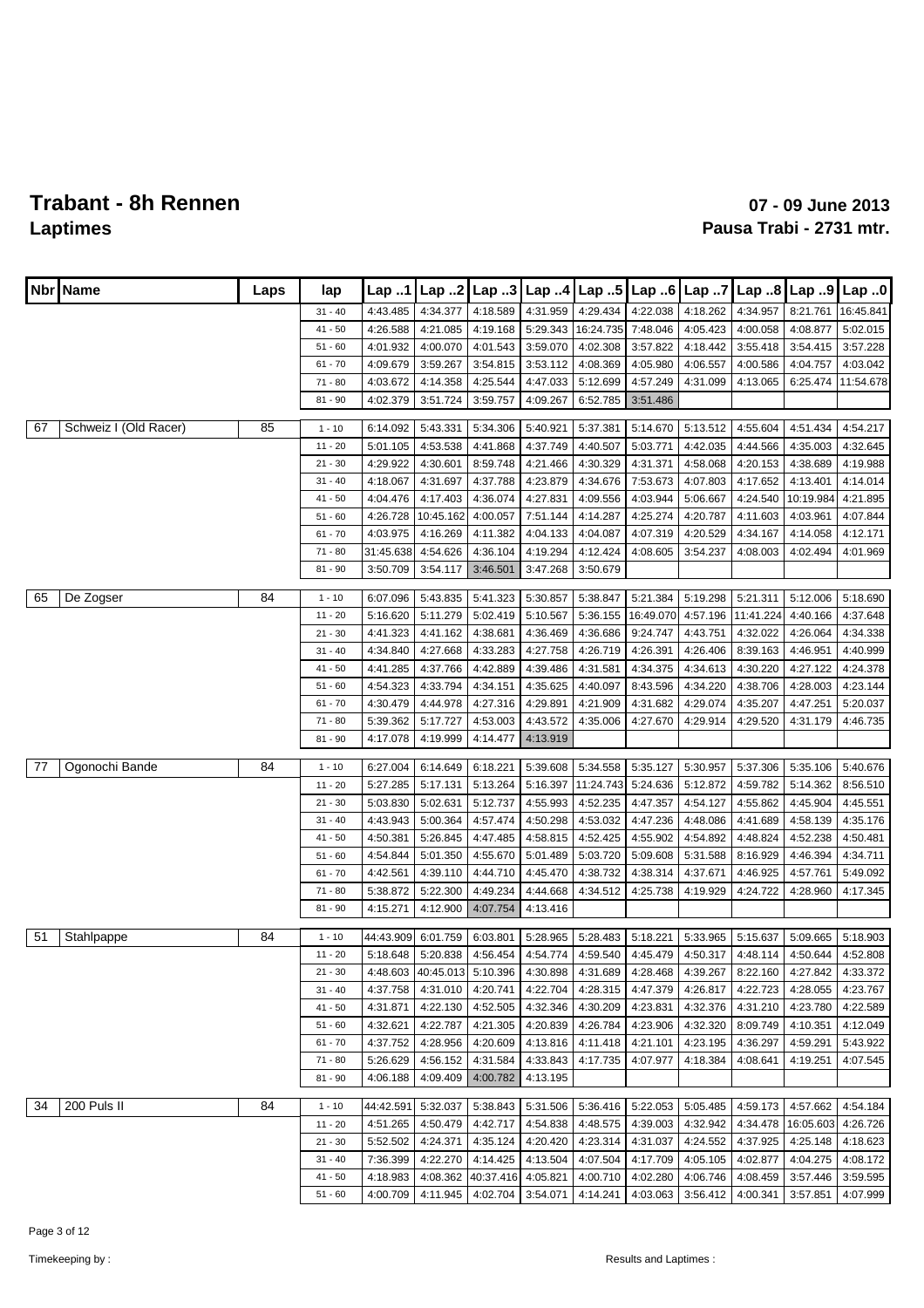| Nbr. | Name                         | Laps | lap                    | <b>Lap</b> 1         | Lap. .2              |                      | Lap 3 $\lfloor$ Lap 4 |                      |                      | Lap 6 Lap 7          |                      | Lap $8$ Lap $9$      | Lap.0                 |
|------|------------------------------|------|------------------------|----------------------|----------------------|----------------------|-----------------------|----------------------|----------------------|----------------------|----------------------|----------------------|-----------------------|
|      |                              |      | $61 - 70$              | 3:57.968             | 4:02.821             | 4:10.120             | 7:40.295              | 4:05.062             | 4:08.964             | 4:00.520             | 4:11.941             | 4:13.620             | 4:23.187              |
|      |                              |      | $71 - 80$              | 4:54.833             | 5:23.247             | 4:59.651             | 4:30.972              | 4:18.836             | 14:42.763            | 4:06.765             | 4:03.243             | 4:24.184             | 3:46.471              |
|      |                              |      | $81 - 90$              | 3:56.903             | 3:47.306             | 3:53.810             | 3:44.930              |                      |                      |                      |                      |                      |                       |
| 52   | Devil Racing - Blue Devils   | 82   | $1 - 10$               | 5:58.387             | 5:53.114             | 5:52.736             | 5:46.765              | 5:57.189             | 5:44.930             | 5:28.843             | 5:11.773             | 5:25.984             | 5:21.137              |
|      |                              |      | $11 - 20$              | 5:15.711             | 5:17.132             | 5:02.562             | 5:01.124              | 4:54.203             | 5:00.976             | 4:58.177             | 5:04.259             | 4:48.940             | 4:49.335              |
|      |                              |      | $21 - 30$              | 4:53.038             | 5:04.305             | 4:53.747             | 4:43.150              | 4:53.788             | 8:23.610             | 4:37.275             | 4:38.051             | 5:20.574             | 4:38.576              |
|      |                              |      | $31 - 40$              | 4:29.402             | 4:35.491             | 4:27.186             | 4:21.965              | 4:28.498             | 4:31.567             | 4:31.681             | 4:31.496             | 4:22.599             | 4:24.259              |
|      |                              |      | $41 - 50$              | 4:18.119             | 4:15.429             | 4:40.042             | 4:20.504              | 4:11.747             | 4:34.268             | 4:14.851             | 4:28.549             | 7:02.491             | 4:15.067              |
|      |                              |      | $51 - 60$              | 4:16.840             | 4:17.888             | 4:24.145             | 4:16.395              | 4:12.996             | 7:55.434             | 4:45.714             | 4:37.871             | 4:31.688             | 4:41.585              |
|      |                              |      | $61 - 70$              | 14:41.422            | 30:01.806            | 4:07.780             | 4:14.274              | 4:25.082             | 4:34.185             | 4:36.283             | 5:22.326             | 5:22.500             | 5:15.797              |
|      |                              |      | $71 - 80$              | 4:36.887             | 4:30.860             | 4:15.286             | 4:28.886              | 4:20.768             | 4:09.618             | 4:13.757             | 4:47.336             | 4:05.295             | 4:03.509              |
|      |                              |      | $81 - 90$              | 4:00.402             | 3:55.578             |                      |                       |                      |                      |                      |                      |                      |                       |
| 54   | Devil Racing - Orange Devils | 82   | $1 - 10$               | 5:31.987             | 6:00.225             | 6:02.573             | 5:56.154              | 5:28.277             | 5:22.187             | 5:21.676             | 5:11.330             | 4:59.578             | 5:11.384              |
|      |                              |      | $11 - 20$              | 5:00.265             | 5:01.599             | 4:49.223             | 4:52.125              | 4:51.369             | 4:47.567             | 4:49.468             | 4:56.337             | 4:59.471             | 4:52.736              |
|      |                              |      | $21 - 30$              | 4:48.432             | 4:55.747             | 4:55.240             | 4:48.964              | 13:26.137            | 4:46.472             | 4:40.048             | 4:31.889             | 4:34.094             | 5:06.979              |
|      |                              |      | $31 - 40$              | 4:38.290             | 4:30.712             | 4:36.260             | 4:50.140              | 4:29.876             | 4:43.042             | 4:43.948             | 8:36.708             | 4:49.780             | 4:45.106              |
|      |                              |      | $41 - 50$              | 4:30.102             | 4:17.940             | 4:21.498             | 5:20.915              | 4:28.343             | 4:27.401             | 4:26.673             | 4:44.362             | 4:53.710             | 4:55.732              |
|      |                              |      | $51 - 60$              | 5:50.581             | 6:46.050             | 8:09.336             | 4:29.876              | 4:22.524             | 4:28.515             | 4:49.930             | 33:18.479            | 4:23.392             | 4:17.966              |
|      |                              |      | $61 - 70$              | 4:21.804             | 4:13.762             | 4:14.602             | 4:14.791              | 4:20.250             | 4:42.659             | 5:04.033             | 5:11.763             | 4:55.929             | 4:51.476              |
|      |                              |      | $71 - 80$              | 4:21.324             | 4:27.788             | 4:05.169             | 4:03.660              | 4:18.088             | 4:05.623             | 4:00.841             | 3:57.450             | 4:03.475             | 3:59.349              |
|      |                              |      | $81 - 90$              | 4:00.383             | 4:10.669             |                      |                       |                      |                      |                      |                      |                      |                       |
| 78   | Trabant-Schmiede-ZZ          | 81   | $1 - 10$               | 6:30.117             | 6:00.499             | 5:45.900             | 5:52.906              | 5:30.079             | 16:26.700            | 5:26.985             | 5:17.730             | 5:11.133             | 4:56.532              |
|      |                              |      | $11 - 20$              | 4:57.335             | 8:42.404             | 4:50.739             | 5:13.878              | 5:10.709             | 4:49.658             | 4:54.252             | 4:47.564             | 4:59.654             | 4:51.035              |
|      |                              |      | $21 - 30$              | 4:53.427             | 4:56.041             | 5:01.060             | 4:44.235              | 4:55.333             | 4:45.021             | 4:34.879             | 4:55.076             | 4:42.665             | 4:34.525              |
|      |                              |      | $31 - 40$              | 4:52.132             | 4:40.064             | 4:51.281             | 4:43.803              | 8:21.618             | 4:40.075             | 4:24.484             | 4:32.968             | 4:26.768             | 4:28.988              |
|      |                              |      | $41 - 50$              | 4:36.180             | 4:52.886             | 4:24.295             | 4:24.543              | 4:29.604             | 4:20.855             | 4:25.863             | 4:16.675             | 4:30.215             | 4:13.801              |
|      |                              |      | $51 - 60$              | 4:16.122             | 4:20.448             | 4:18.799             | 4:18.782              | 4:16.721             | 4:21.111             | 4:20.471             | 4:24.078             | 32:16.619            | 4:32.861              |
|      |                              |      | $61 - 70$              | 4:29.748             | 4:15.634             | 4:14.803             | 4:25.229              | 4:28.730             | 4:43.911             | 5:15.701             | 5:50.542             | 5:25.117             | 4:56.764              |
|      |                              |      | $71 - 80$              | 4:35.079             | 4:37.872             | 4:36.323             | 4:20.946              | 4:10.450             | 4:20.767             | 4:46.338             | 4:15.507             | 4:09.607             | 4:02.621              |
|      |                              |      | $81 - 90$              | 4:03.774             |                      |                      |                       |                      |                      |                      |                      |                      |                       |
| 79   | Die Hinterwäldler            | 81   | $1 - 10$               |                      | 5:54.494             |                      | 5:52.003              | 5:32.561             | 5:16.542             |                      | 5:08.249             |                      |                       |
|      |                              |      | $11 - 20$              | 6:20.721<br>4:58.849 | 5:00.131             | 6:14.004<br>5:00.174 | 4:56.527              | 4:58.573             | 5:11.983             | 5:15.127<br>4:51.406 | 4:58.139             | 5:54.753<br>4:47.125 | 4:57.289<br>4:51.153  |
|      |                              |      | $21 - 30$              | 23:37.938            | 8:35.468             | 4:56.479             | 4:53.963              | 4:51.897             | 5:23.000             | 4:57.248             | 4:55.847             | 4:57.133             | 4:46.795              |
|      |                              |      | $31 - 40$              | 4:41.375             | 4:51.746             | 4:55.956             | 5:00.804              | 4:50.541             | 4:42.837             | 4:43.596             | 4:51.547             | 4:39.918             | 4:35.876              |
|      |                              |      | $41 - 50$              | 5:12.888             | 4:29.165             | 4:30.838             | 4:26.819              | 4:28.142             | 4:34.519             | 9:16.750             | 4:38.005             | 4:32.858             | 4:36.473              |
|      |                              |      | $51 - 60$              | 12:09.747            | 4:27.111             | 9:27.032             | 4:37.500              | 4:30.424             | 4:23.360             | 4:17.328             | 4:23.844             | 4:31.484             | 4:22.454              |
|      |                              |      | $61 - 70$              | 4:30.656             | 4:17.517             | 4:33.453             | 4:24.705              | 4:43.359             | 4:46.173             | 5:20.662             | 6:28.183             | 5:59.000             | 4:44.704              |
|      |                              |      | $71 - 80$              | 4:39.047             | 4:39.994             | 4:30.444             | 4:57.590              | 4:21.551             | 4:23.796             | 4:19.062             | 4:14.641             | 4:17.782             | 4:07.234              |
|      |                              |      | $81 - 90$              | 4:35.375             |                      |                      |                       |                      |                      |                      |                      |                      |                       |
|      |                              |      |                        |                      |                      |                      |                       |                      |                      |                      |                      |                      |                       |
| 49   | K.O.(ten)-Racing-Team        | 80   | $1 - 10$               | 44:46.569            | 5:56.197             | 6:04.459             | 5:59.176              | 5:40.013 5:44.771    |                      | 5:33.986             | 5:26.998             | 5:21.031             | 5:15.910              |
|      |                              |      | $11 - 20$              | 5:16.035             | 5:13.571             | 5:05.863             | 5:02.853              | 5:11.132             | 9:22.557             | 5:28.197             | 5:20.425             | 5:19.347             | 5:12.714              |
|      |                              |      | $21 - 30$              | 5:30.786             | 5:07.116             | 4:59.489             | 5:08.189              | 5:04.029             | 4:51.883             | 5:00.854             | 5:01.174             | 4:54.460             | 5:03.310              |
|      |                              |      | $31 - 40$              | 4:58.347             | 4:51.798             | 4:49.407             | 4:59.425              | 4:56.138             | 4:52.623<br>5:00.216 | 5:09.132             | 8:38.620             | 5:22.271             | 5:06.257              |
|      |                              |      | $41 - 50$<br>$51 - 60$ | 4:54.209             | 5:08.226             | 5:15.786             | 4:54.612              | 4:59.550<br>4:44.139 |                      | 4:51.131             | 4:45.120             | 4:37.653             | 4:38.079              |
|      |                              |      | $61 - 70$              | 4:38.301<br>4:32.838 | 4:41.077<br>4:40.218 | 4:43.177<br>4:35.727 | 4:45.183<br>5:10.264  | 4:54.028             | 4:45.042<br>5:40.617 | 4:32.877<br>5:29.085 | 4:34.698<br>5:12.107 | 4:37.550<br>4:45.285 | 34:16.874<br>4:36.621 |
|      |                              |      | $71 - 80$              | 4:34.592             | 4:32.770             | 4:20.340             | 4:18.676              | 4:19.897             | 4:09.083             | 4:15.658             | 4:08.708             | 4:01.316             | 4:04.769              |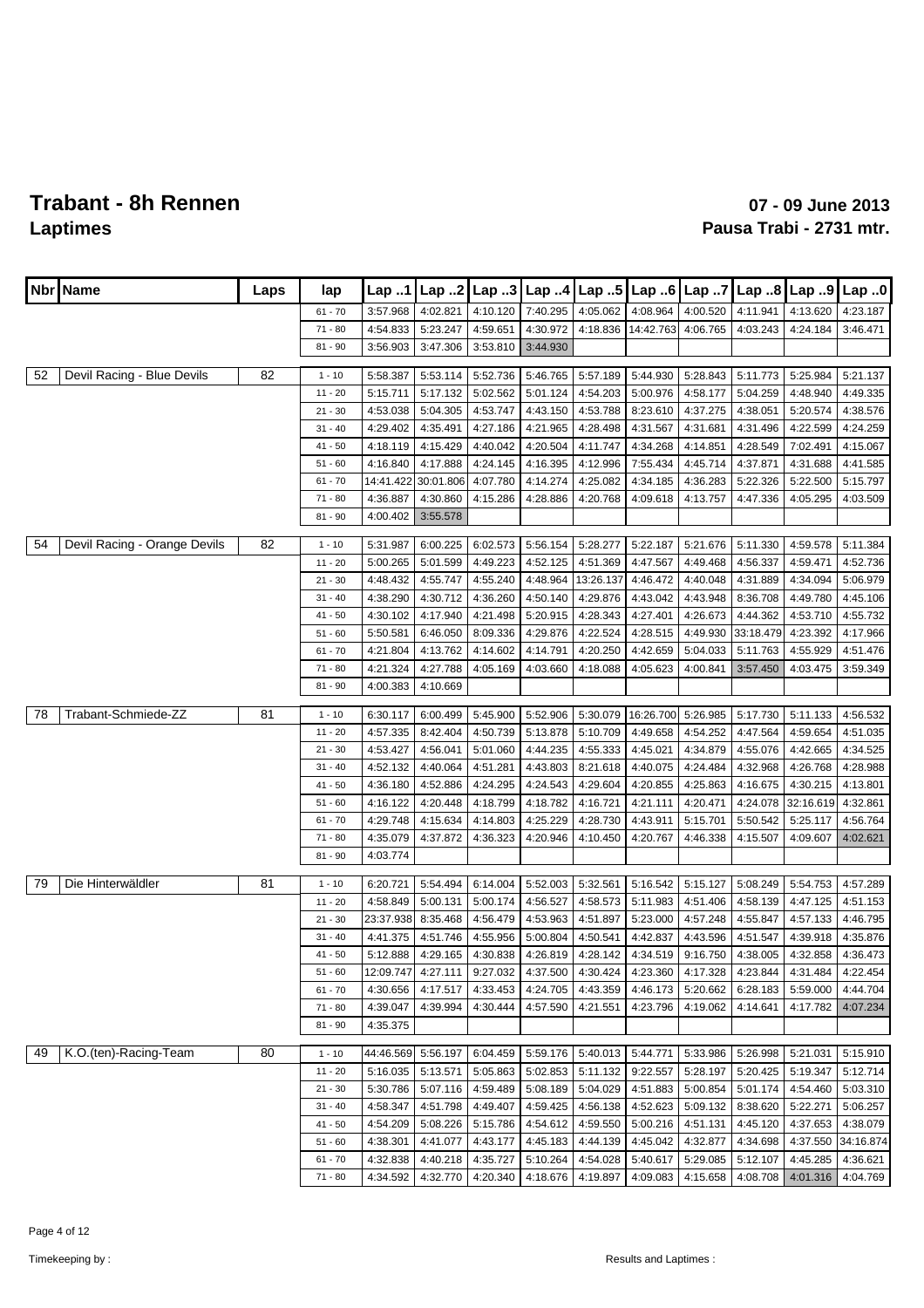| Nbr | <b>Name</b>                | Laps | lap       | Lap 1     | Lap 2    | Lap.3     | Lap.4     | Lap 5                           | Lap 6     | Lap 7    | Lap 8     | Lap 9     | Lap.0     |
|-----|----------------------------|------|-----------|-----------|----------|-----------|-----------|---------------------------------|-----------|----------|-----------|-----------|-----------|
| 57  | Triebser Rennhummeln       | 80   | $1 - 10$  | 44:57.594 | 6:10.356 | 6:46.534  | 6:01.477  | 5:45.300                        | 5:34.844  | 5:36.558 | 5:36.693  | 5:28.575  | 5:24.894  |
|     |                            |      | $11 - 20$ | 5:19.041  | 5:17.218 | 5:18.270  | 5:16.478  | 5:29.035                        | 5:46.035  | 5:20.364 | 5:36.182  | 12:07.689 | 5:24.740  |
|     |                            |      | $21 - 30$ | 4:53.164  | 4:58.909 | 5:02.954  | 5:05.699  | 4:47.271                        | 4:57.934  | 4:45.573 | 5:08.498  | 4:50.014  | 4:53.160  |
|     |                            |      | $31 - 40$ | 4:48.369  | 4:45.235 | 4:50.855  | 4:48.000  | 4:46.132                        | 4:51.980  | 4:51.830 | 4:47.063  | 4:49.059  | 4:53.628  |
|     |                            |      | $41 - 50$ | 9:23.004  | 5:52.106 | 5:01.204  | 4:57.724  | 4:52.517                        | 4:46.130  | 4:51.709 | 4:54.443  | 4:51.552  | 4:54.200  |
|     |                            |      | $51 - 60$ | 4:45.578  | 4:45.834 | 5:17.166  | 4:56.577  | 4:41.820                        | 5:18.443  | 5:09.574 | 5:09.874  | 4:58.659  | 5:14.409  |
|     |                            |      | $61 - 70$ | 4:54.998  | 8:47.360 | 4:40.618  | 4:35.310  | 4:35.074                        | 4:25.615  | 4:32.264 | 4:39.835  | 4:53.558  | 5:14.149  |
|     |                            |      | $71 - 80$ | 5:29.984  | 5:16.271 | 4:52.436  | 4:42.318  | 4:37.570                        | 21:43.531 | 4:25.327 | 4:26.925  | 4:08.518  | 4:11.644  |
| 55  | <b>Team Autohof Schaub</b> | 80   | $1 - 10$  | 6:52.284  | 6:15.522 | 5:57.416  | 5:57.272  | 5:49.544                        | 5:44.114  | 5:23.685 | 5:26.968  | 5:26.873  | 5:45.844  |
|     |                            |      | $11 - 20$ | 5:14.379  | 5:31.937 | 5:52.831  | 9:20.570  | 5:49.038                        | 5:25.536  | 5:17.183 | 5:25.530  | 5:27.389  | 5:15.257  |
|     |                            |      | $21 - 30$ | 5:08.140  | 5:06.782 | 5:11.463  | 5:05.977  | 5:09.889                        | 5:05.219  | 5:03.321 | 5:17.419  | 5:04.832  | 4:55.551  |
|     |                            |      | $31 - 40$ | 4:50.996  | 5:00.718 | 5:01.908  | 4:59.543  | 8:53.924                        | 5:25.716  | 5:14.828 | 5:38.005  | 5:16.927  | 5:04.530  |
|     |                            |      | $41 - 50$ | 5:09.894  | 4:59.478 | 5:10.038  | 5:10.018  | 5:04.120                        | 5:03.875  | 5:04.116 | 5:02.220  | 5:03.651  | 5:30.335  |
|     |                            |      | $51 - 60$ | 5:07.271  | 4:55.681 | 4:56.874  | 4:46.445  | 4:58.092                        | 4:59.965  | 5:00.787 | 8:44.366  | 4:51.263  | 5:11.938  |
|     |                            |      | $61 - 70$ | 5:02.733  | 4:58.660 | 4:59.072  | 5:07.202  | 5:03.627                        | 5:11.927  | 5:19.084 | 6:07.261  | 6:02.493  | 5:21.436  |
|     |                            |      | $71 - 80$ | 5:00.479  | 5:15.096 | 5:35.258  | 4:55.706  | 4:51.369                        | 4:55.113  | 4:46.778 | 4:58.480  | 5:40.007  | 19:46.279 |
|     |                            |      |           |           |          |           |           |                                 |           |          |           |           |           |
| 42  | 750 Jahre Pausa            | 79   | $1 - 10$  | 6:16.645  | 5:54.339 | 6:18.851  | 5:56.784  | 8:43.751                        | 5:19.240  | 5:10.911 | 5:08.033  | 5:00.944  | 5:20.213  |
|     |                            |      | $11 - 20$ | 5:03.082  | 5:02.667 | 4:52.718  | 4:52.114  | 4:47.858                        | 4:51.627  | 4:53.159 | 4:53.263  | 4:39.642  | 4:46.363  |
|     |                            |      | $21 - 30$ | 4:57.038  | 4:51.435 | 4:43.925  | 8:00.398  | 4:40.304                        | 4:27.040  | 4:28.361 | 4:35.441  | 6:24.741  | 7:03.133  |
|     |                            |      | $31 - 40$ | 4:30.451  | 4:19.568 | 4:21.659  | 4:23.173  | 4:22.418                        | 4:19.914  | 4:20.082 | 4:19.118  | 4:21.548  | 4:18.874  |
|     |                            |      | $41 - 50$ | 4:37.172  | 4:25.118 | 4:27.464  | 4:19.015  | 4:59.072                        | 4:21.424  | 4:15.546 | 4:23.522  | 4:13.617  | 4:11.175  |
|     |                            |      | $51 - 60$ | 5:43.270  | 7:07.362 | 4:14.453  | 4:10.618  | 4:13.021                        | 7:55.908  | 4:16.377 | 4:09.400  | 4:07.739  | 4:08.569  |
|     |                            |      | $61 - 70$ | 4:07.459  | 4:10.253 | 4:34.662  | 20:14.749 | 4:06.777                        | 4:12.378  | 4:07.852 | 4:07.153  | 4:11.684  | 4:29.582  |
|     |                            |      | $71 - 80$ | 4:19.752  | 4:50.714 | 5:04.432  | 4:54.546  | 4:33.757                        | 4:18.635  | 4:20.583 | 4:08.121  | 3:59.148  |           |
|     |                            |      |           |           |          |           |           |                                 |           |          |           |           |           |
| 10  | <b>Team Doppelherz</b>     | 79   | $1 - 10$  | 6:35.919  | 6:24.080 | 6:10.139  | 5:55.990  | 5:44.344                        | 5:39.271  | 5:38.068 | 5:33.415  | 5:18.093  | 5:19.780  |
|     |                            |      | $11 - 20$ | 5:17.508  | 5:17.540 | 5:13.177  | 5:11.027  | 5:10.107                        | 5:09.098  | 5:04.028 | 5:02.284  | 5:07.045  | 4:57.339  |
|     |                            |      | $21 - 30$ | 5:11.399  | 4:52.990 | 5:03.753  | 5:08.408  | 6:43.859                        | 18:20.636 | 5:09.106 | 5:04.443  | 5:00.822  | 4:56.206  |
|     |                            |      | $31 - 40$ | 4:51.928  | 5:11.631 | 13:17.281 | 4:46.595  | 4:38.208                        | 4:44.109  | 4:33.931 | 4:33.674  | 5:19.523  | 4:25.861  |
|     |                            |      | $41 - 50$ | 4:35.245  | 4:41.092 | 4:33.290  | 4:37.667  | 4:31.753                        | 4:30.642  | 4:27.057 | 4:50.038  | 8:13.602  | 4:54.634  |
|     |                            |      | $51 - 60$ | 4:45.747  | 5:03.893 | 5:12.783  | 4:41.048  | 4:34.258                        | 4:46.838  | 4:33.767 | 4:38.686  | 4:42.731  | 4:48.582  |
|     |                            |      | $61 - 70$ | 4:48.163  | 4:44.557 | 4:43.315  | 5:34.128  | 12:42.400                       | 6:18.246  | 5:56.112 | 5:27.060  | 5:07.278  | 5:05.114  |
|     |                            |      | $71 - 80$ | 4:45.225  | 4:34.574 | 4:35.853  | 4:31.256  | 4:21.597                        | 4:34.398  | 4:33.765 | 4:15.201  | 4:18.526  |           |
| 16  | RAS <sub>I</sub>           | 79   | $1 - 10$  | 6:07.363  | 6:16.910 | 6:13.696  | 5:53.431  | 5:46.346                        | 5:56.034  | 5:37.752 | 5:26.965  | 5:45.904  | 5:26.537  |
|     |                            |      | $11 - 20$ | 17:43.267 | 4:47.607 | 4:53.148  | 4:46.445  | 4:43.940                        | 4:41.090  | 4:40.019 | 4:38.824  | 5:54.446  | 4:30.820  |
|     |                            |      | $21 - 30$ | 4:32.201  | 4:28.588 | 4:35.804  | 4:39.549  | 4:28.232                        | 4:23.136  | 4:31.577 | 4:28.063  | 4:20.701  | 33:26.344 |
|     |                            |      | $31 - 40$ | 4:29.581  | 4:23.233 | 4:19.044  |           | 9:29.687   10:27.550   5:15.770 |           | 4:28.952 | 4:21.876  | 4:24.727  | 4:34.406  |
|     |                            |      | 41 - 50   | 4:17.921  | 4:32.238 | 4:22.326  | 4:14.404  | 4:13.749                        | 4:14.910  | 4:20.221 | 4:24.767  | 8:18.887  | 4:25.617  |
|     |                            |      | $51 - 60$ | 4:26.648  | 4:29.297 | 4:37.083  | 4:39.006  | 4:32.116                        | 4:32.925  | 4:34.297 | 4:52.499  | 4:27.733  | 4:23.967  |
|     |                            |      | $61 - 70$ | 4:23.610  | 4:26.306 | 4:26.615  | 4:42.344  | 5:16.504                        | 5:58.830  | 5:37.175 | 5:01.275  | 4:37.729  | 4:26.123  |
|     |                            |      | $71 - 80$ | 4:28.667  | 4:17.861 | 4:18.836  | 7:43.866  | 4:12.260                        | 4:07.736  | 4:04.860 | 4:03.557  | 3:56.809  |           |
|     |                            |      |           |           |          |           |           |                                 |           |          |           |           |           |
| 6   | Die Pappnasen              | 77   | $1 - 10$  | 6:31.927  | 6:05.806 | 6:13.670  | 5:58.033  | 5:36.740                        | 5:29.287  | 5:25.184 | 30:29.105 | 4:52.167  | 5:02.382  |
|     |                            |      | $11 - 20$ | 4:57.281  | 4:57.956 | 5:02.861  | 4:51.597  | 4:45.563                        | 4:57.290  | 4:53.166 | 4:54.680  | 8:46.647  | 4:52.701  |
|     |                            |      | $21 - 30$ | 4:42.228  | 4:42.742 | 4:31.746  | 4:44.648  | 5:20.936                        | 4:55.150  | 4:55.402 | 4:28.188  | 4:35.328  | 4:31.606  |
|     |                            |      | $31 - 40$ | 4:23.123  | 4:28.953 | 4:34.722  | 4:32.104  | 4:36.924                        | 4:46.901  | 4:34.074 | 4:34.182  | 10:06.235 | 4:25.403  |
|     |                            |      | $41 - 50$ | 8:31.705  | 4:33.536 | 4:31.736  | 4:31.537  | 4:36.430                        | 4:26.808  | 4:45.903 | 4:23.067  | 4:29.641  | 4:34.417  |
|     |                            |      | $51 - 60$ | 4:34.070  | 4:36.804 | 4:26.714  | 4:35.079  | 4:36.589                        | 4:38.043  | 4:36.228 | 4:33.773  | 4:40.067  | 28:56.923 |
|     |                            |      | $61 - 70$ | 4:29.270  | 4:47.059 | 5:13.077  | 5:28.196  | 5:15.687                        | 4:54.260  | 4:24.608 | 4:26.379  | 4:12.151  | 4:09.750  |
|     |                            |      | 71 - 80   | 4:19.914  | 4:14.169 | 4:14.309  | 4:25.914  | 4:19.632                        | 4:10.673  | 4:14.551 |           |           |           |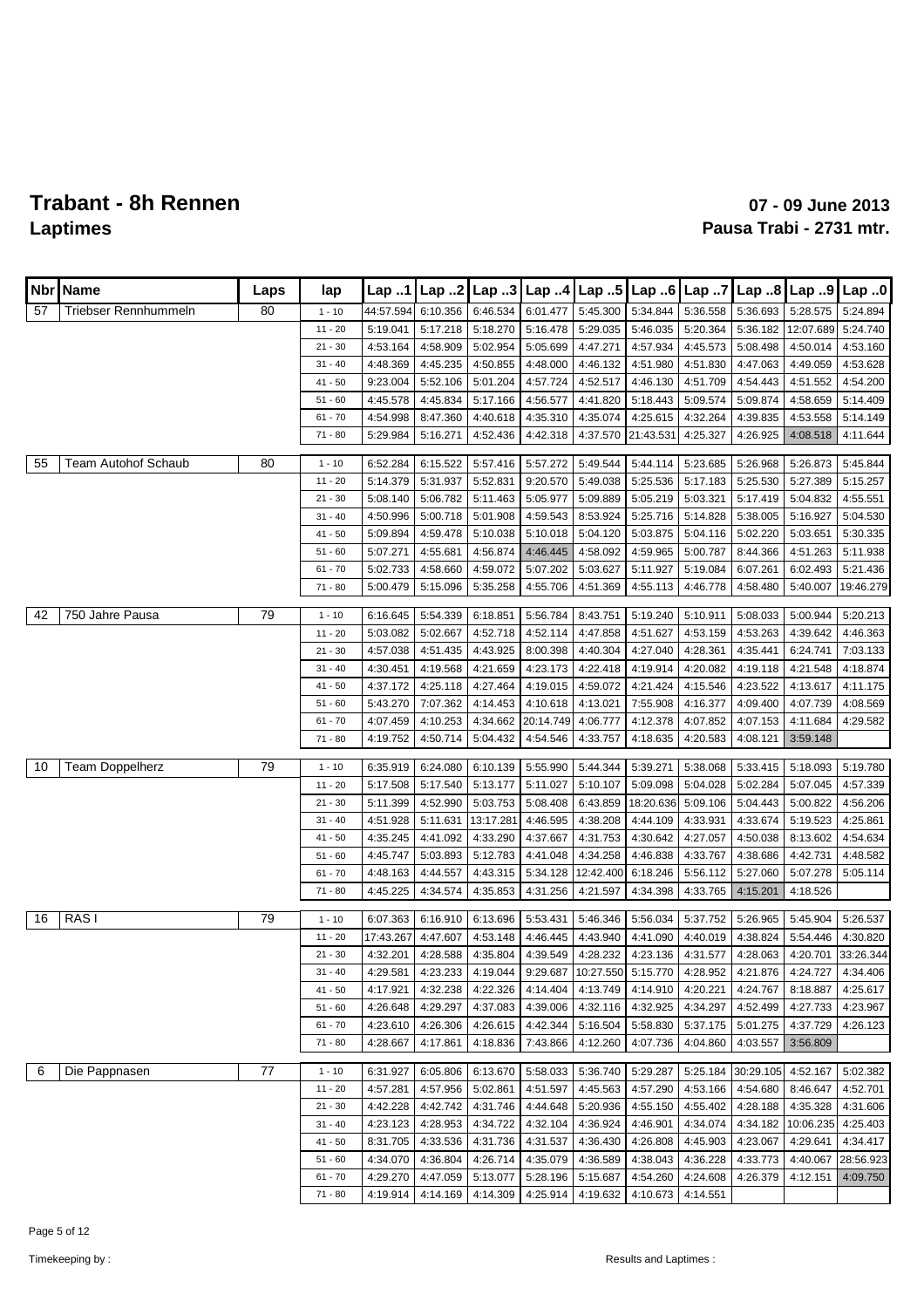| <b>Nbr</b> | Name                     | Laps | lap                   | Lap.1                |                      | Lap 2 Lap 3 Lap 4           |                      | Lap.5                |                      | Lap 6 $\lfloor$ Lap 7 |                      |                      | Lap 8   Lap 9   Lap 0 |
|------------|--------------------------|------|-----------------------|----------------------|----------------------|-----------------------------|----------------------|----------------------|----------------------|-----------------------|----------------------|----------------------|-----------------------|
|            |                          |      |                       |                      |                      |                             |                      |                      |                      |                       |                      |                      |                       |
| 17         | Allianz-Dinger           | 77   | $1 - 10$<br>$11 - 20$ | 5:54.755             | 6:20.758             | 5:44.066                    | 5:39.615             | 5:47.849<br>5:13.691 | 5:21.868             | 5:30.656              | 5:14.255             | 5:10.963             | 5:12.102              |
|            |                          |      | $21 - 30$             | 5:17.550<br>4:59.647 | 5:14.232<br>4:52.054 | 5:21.312<br>8:49.005        | 5:13.085<br>4:36.231 | 4:59.509             | 5:01.930<br>5:23.282 | 5:05.773<br>13:00.974 | 5:04.875<br>4:56.827 | 5:04.094<br>4:33.943 | 4:51.842<br>4:28.283  |
|            |                          |      | $31 - 40$             | 4:39.787             | 4:27.331             | 4:30.843                    | 4:30.357             | 4:26.934             | 4:38.525             | 4:32.022              | 4:30.666             | 4:34.082             | 4:37.954              |
|            |                          |      | $41 - 50$             | 4:21.368             | 4:25.526             | 4:26.835                    | 5:09.385             | 4:16.701             | 4:22.147             | 4:28.269              | 4:27.614             | 4:13.883             | 4:18.070              |
|            |                          |      | $51 - 60$             | 4:15.407             | 4:17.997             | 4:15.636                    | 4:27.717             | 8:16.372             | 4:43.668             | 4:27.237              | 4:18.244             | 25:48.245            | 9:34.346              |
|            |                          |      | $61 - 70$             | 4:27.963             | 4:31.843             | 4:32.007                    | 4:25.816             | 4:27.806             | 4:28.499             | 4:48.680              | 5:24.635             | 5:16.271             | 5:07.938              |
|            |                          |      | $71 - 80$             | 4:37.911             | 5:22.086             | 25:18.323                   | 4:05.407             | 4:05.974             | 4:14.747             | 4:08.139              |                      |                      |                       |
|            |                          |      |                       |                      |                      |                             |                      |                      |                      |                       |                      |                      |                       |
| 26         | kleene Scheune           | 76   | $1 - 10$              | 44:36.604            | 5:53.346             | 5:59.209                    | 5:24.151             | 5:15.049             | 5:22.895             | 5:14.292              | 5:13.675             | 4:58.505             | 5:38.423              |
|            |                          |      | $11 - 20$             | 4:52.478             | 4:46.406             | 4:43.906                    | 4:54.777             | 5:01.960             | 5:00.517             | 4:37.071              | 4:46.776             | 4:40.830             | 4:34.309              |
|            |                          |      | $21 - 30$             | 4:31.880             | 4:33.284             | 5:48.566                    | 4:40.745             | 4:29.308             | 4:36.631             | 9:38.022              | 4:56.613             | 4:58.143             | 5:02.024<br>1.04.04.1 |
|            |                          |      | $31 - 40$             | 5:11.700             | 4:39.349             | 4:35.880                    | 4:44.734             | 4:48.428             | 5:04.895             | 5:10.601              | 8:45.688             | 4:37.928             | 57                    |
|            |                          |      | $41 - 50$             | 4:15.624             | 4:16.605             | 4:12.357                    | 4:19.042             | 4:12.004             | 4:12.191             | 4:10.062              | 4:07.278             | 4:07.434             | 4:54.200              |
|            |                          |      | $51 - 60$             | 4:53.360             | 4:16.801             | 4:13.599                    | 4:01.680             | 4:15.639             | 4:16.027             | 4:23.045              | 8:44.584             | 10:46.077            | 4:33.520              |
|            |                          |      | $61 - 70$             | 5:03.915             | 5:19.842             | 5:05.123                    | 4:42.553             | 4:19.200             | 4:09.042             | 4:14.078              | 4:00.597             | 4:08.083             | 4:01.156              |
|            |                          |      | $71 - 80$             | 4:07.896             | 3:51.911             | 3:57.707                    | 3:52.222             | 3:56.619             | 4:03.652             |                       |                      |                      |                       |
| 81         | Die Hinterwäldlermädchen | 76   | $1 - 10$              | 44:43.002            | 6:05.589             | 6:15.900                    | 5:45.387             | 5:53.134             | 5:27.951             | 5:30.696              | 6:04.262             | 16:20.589            | 5:16.602              |
|            |                          |      | $11 - 20$             | 5:17.662             | 5:18.286             | 5:27.474                    | 5:17.525             | 5:07.442             | 5:09.053             | 4:59.156              | 4:55.420             | 8:43.364             | 4:52.088              |
|            |                          |      | $21 - 30$             | 4:59.124             | 4:58.671             | 4:56.779                    | 4:47.798             | 4:56.791             | 4:52.900             | 4:51.740              | 4:54.026             | 4:47.249             | 4:44.704              |
|            |                          |      | $31 - 40$             | 4:43.944             | 4:37.312             | 5:04.994                    | 5:46.377             | 4:49.701             | 4:55.633             | 4:55.456              | 4:57.506             | 11:01.078            | 4:39.399              |
|            |                          |      | $41 - 50$             | 4:45.874             | 4:43.380             | 4:42.821                    | 4:45.613             | 5:02.662             | 5:22.204             | 35:51.008             | 4:49.005             | 4:57.385             | 4:50.959              |
|            |                          |      | $51 - 60$             | 4:37.463             | 4:57.566             | 4:36.278                    | 4:34.964             | 4:47.075             | 4:55.292             | 4:50.263              | 4:33.483             | 4:42.867             | 4:33.623              |
|            |                          |      | $61 - 70$             | 4:47.109             | 4:58.932             | 5:50.000                    | 6:07.828             | 5:43.930             | 5:02.326             | 5:10.925              | 4:37.150             | 4:42.573             | 4:41.005              |
|            |                          |      | $71 - 80$             | 4:27.847             | 4:36.473             | 4:35.744                    | 4:52.604             | 4:15.792             | 4:56.761             |                       |                      |                      |                       |
| 37         | Team Schleichfahrt 74    | 76   | $1 - 10$              | 5:56.344             | 5:56.801             | 5:34.961                    | 5:23.739             | 5:42.373             | 5:20.604             | 5:23.048              | 5:12.657             | 5:12.547             | 5:09.666              |
|            |                          |      | $11 - 20$             | 5:12.196             | 5:03.903             | 5:00.161                    | 4:52.943             | 12:58.836            | 4:47.727             | 4:56.466              | 4:40.473             | 4:46.524             | 4:49.397              |
|            |                          |      | $21 - 30$             | 4:44.214             | 4:50.481             | 4:40.329                    | 4:35.667             | 4:43.209             | 8:41.973             | 4:49.816              | 5:00.980             | 5:14.873             | 4:58.583              |
|            |                          |      | $31 - 40$             | 5:26.129             | 36:19.396            | 4:53.347                    | 5:22.428             | 8:46.462             | 4:53.873             | 4:54.663              | 4:50.490             | 4:45.757             | 4:41.542              |
|            |                          |      | $41 - 50$             | 4:45.499             | 4:39.932             | 4:39.539                    | 4:41.937             | 4:37.329             | 4:40.811             | 17:55.846             | 8:33.672             | 4:53.308             | 4:35.395              |
|            |                          |      | $51 - 60$             | 4:38.367             | 4:31.326             | 4:25.597                    | 4:29.877             | 4:34.860             | 4:38.566             | 4:24.653              | 4:28.094             | 4:26.725             | 4:47.538              |
|            |                          |      | $61 - 70$             | 4:50.124             | 5:45.426             | 5:46.530                    | 5:17.210             | 4:45.012             | 4:49.405             | 4:27.454              | 4:25.477             | 4:29.958             | 4:24.072              |
|            |                          |      | $71 - 80$             | 4:28.724             | 4:31.476             | 4:20.431                    | 4:45.357             | 4:07.933             | 4:10.542             |                       |                      |                      |                       |
| 62         | Roadrunners I            | 76   | $1 - 10$              | 6:10.098             | 6:05.863             | 5:50.523                    | 5:36.797             | 5:37.709             | 5:21.691             | 5:23.124              | 5:20.848             | 5:24.560             | 5:30.765              |
|            |                          |      | $11 - 20$             | 5:13.674             | 5:16.049             | 5:18.584                    | 5:04.631             | 5:12.573             | 5:15.802             | 4:51.583              | 5:09.095             | 4:59.022             | 4:47.182              |
|            |                          |      | $21 - 30$             |                      |                      | 7:27.805 20:20.687 4:37.123 |                      | 4:40.219 4:43.031    | 4:52.445             | 5:15.929              | 5:05.106             | 4:47.074             | 4:50.518              |
|            |                          |      | $31 - 40$             | 4:56.511             | 4:56.083             | 4:42.054                    | 4:45.702             | 4:49.759             | 4:47.759             | 4:47.942              | 4:51.248             | 4:46.308             | 4:49.190              |
|            |                          |      | 41 - 50               | 4:47.417             | 5:12.764             | 4:45.115                    | 4:45.890             | 4:45.371             | 4:41.663             | 4:41.396              | 4:45.086             | 4:41.821             | 4:42.026              |
|            |                          |      | $51 - 60$             | 4:41.234             | 4:38.744             | 4:39.416                    | 4:48.586             | 4:45.039             | 8:36.217             | 4:39.247              | 4:34.965             | 4:50.388             | 4:20.659              |
|            |                          |      | $61 - 70$             | 4:23.855             | 4:50.887             | 4:22.044                    | 4:33.554             | 4:20.923             | 4:25.241             | 4:26.123              | 4:34.447             | 4:40.873             | 5:07.152              |
|            |                          |      | $71 - 80$             | 6:16.237             | 40:01.986            | 4:42.440                    | 4:46.223             | 7:18.841             | 25:53.243            |                       |                      |                      |                       |
|            |                          |      |                       |                      |                      |                             |                      |                      |                      |                       |                      |                      |                       |
| 48         | Die Kalkjacken           | 74   | $1 - 10$              | 44:52.907            | 6:05.485             | 6:18.164                    | 6:05.521             | 5:55.172             | 5:49.065             | 5:41.933              | 5:36.832             | 5:27.213             | 5:26.060              |
|            |                          |      | $11 - 20$             | 5:19.633             | 5:16.898             | 5:14.577                    | 5:17.712             | 5:14.400             | 5:08.604             | 5:15.756              | 5:13.326             | 5:03.050             | 5:01.848              |
|            |                          |      | $21 - 30$             | 5:09.744             | 5:08.449             | 4:48.064                    | 4:58.206             | 5:00.997             | 5:05.208             | 8:48.709              | 4:59.867             | 4:52.046             | 5:01.074              |
|            |                          |      | $31 - 40$             | 4:45.968             | 4:40.878             | 4:47.430                    | 4:42.094             | 4:43.800             | 4:38.091             | 4:44.650              | 4:36.066             | 4:43.873             | 4:38.468              |
|            |                          |      | 41 - 50               | 4:35.852             | 4:31.348             | 4:28.953                    | 4:28.716             | 5:13.019             | 4:29.507             | 4:27.092              | 4:32.428             | 4:29.950             | 4:27.511              |
|            |                          |      | $51 - 60$             | 4:32.043             | 4:28.500             | 4:28.865                    | 4:27.521             | 4:29.248             | 4:32.026             | 9:24.244              | 4:41.244             | 4:44.949             | 4:47.689              |
|            |                          |      | $61 - 70$             | 4:42.632             | 5:32.021             | 32:40.591                   | 4:40.697             | 4:58.592             | 4:52.164             | 5:29.462              | 5:42.772             | 5:31.435             | 5:08.025              |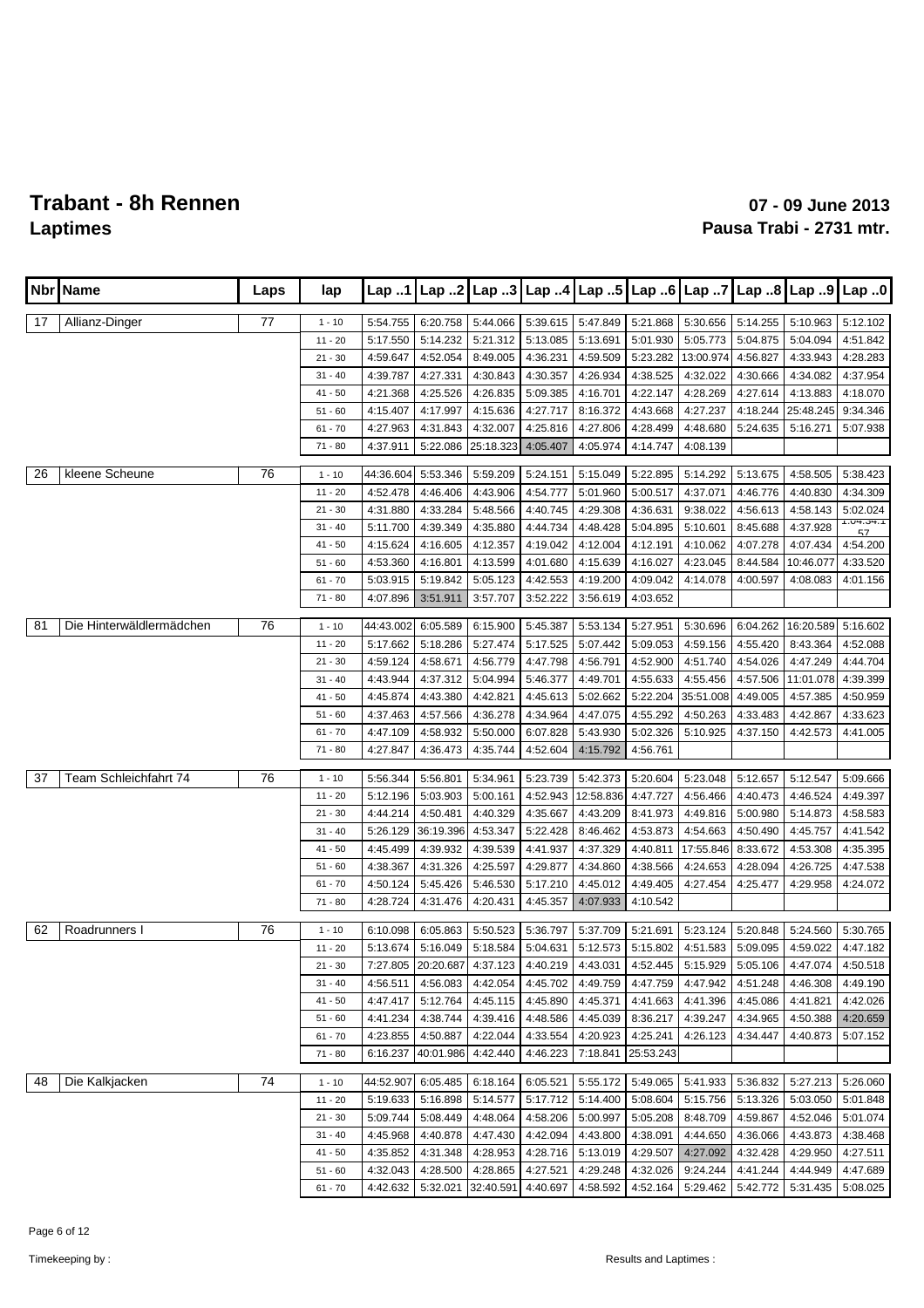| $\lfloor$ Lap $5$ $\rfloor$<br>Name<br>Lap 2<br>Lap 3 $\lfloor$ Lap 4<br>Lap 6 Lap 7<br>Lap $8$ Lap $9$<br>Nbr<br>Lap.1<br>Laps<br>lap<br>36:40.852<br>4:46.016<br>4:27.558<br>4:29.110<br>$71 - 80$<br>73<br>Die Trabitreter<br>5:36.908<br>32<br>6:27.281<br>6:03.913<br>5:45.117<br>5:48.267<br>5:25.995<br>5:25.920<br>5:06.854<br>6:02.476<br>$1 - 10$ | Lap 0<br>5:02.324 |
|-------------------------------------------------------------------------------------------------------------------------------------------------------------------------------------------------------------------------------------------------------------------------------------------------------------------------------------------------------------|-------------------|
|                                                                                                                                                                                                                                                                                                                                                             |                   |
|                                                                                                                                                                                                                                                                                                                                                             |                   |
|                                                                                                                                                                                                                                                                                                                                                             |                   |
| 5:12.238<br>5:08.393<br>5:00.176<br>4:54.675<br>4:57.379<br>4:52.217<br>4:55.351<br>4:59.253<br>4:45.992<br>$11 - 20$                                                                                                                                                                                                                                       | 4:58.169          |
| 4:39.078<br>4:35.832<br>$21 - 30$<br>4:38.316<br>4:40.729<br>4:32.523<br>4:38.348<br>4:35.078<br>4:34.062<br>9:44.519                                                                                                                                                                                                                                       | 4:39.195          |
| 4:30.916<br>4:44.336<br>4:39.154<br>4:35.806<br>4:36.134<br>4:35.329<br>4:48.832<br>4:51.445<br>4:41.527<br>$31 - 40$                                                                                                                                                                                                                                       | 5:01.393          |
| 4:55.923<br>4:34.737<br>4:36.254<br>4:27.630<br>5:16.077<br>4:18.970<br>4:28.383<br>4:36.394<br>4:31.969<br>$41 - 50$                                                                                                                                                                                                                                       | 4:33.255          |
| 17:59.265<br>4:32.262<br>4:29.793<br>4:13.641<br>4:18.229<br>4:18.821<br>$51 - 60$<br>4:48.289<br>9:15.803<br>4:17.390                                                                                                                                                                                                                                      | 4:12.788          |
| 4:35.769<br>29:11.928<br>4:31.437<br>5:09.383<br>4:48.610<br>$61 - 70$<br>4:21.660<br>4:25.866<br>4:59.460<br>5:33.735                                                                                                                                                                                                                                      | 4:29.908          |
| 4:24.337<br>4:19.128<br>$71 - 80$<br>4:37.015                                                                                                                                                                                                                                                                                                               |                   |
| 2 Stroke Racing Factory<br>72<br>9<br>5:32.603<br>5:41.665<br>5:36.478<br>5:14.099<br>5:10.747<br>5:05.614<br>$1 - 10$<br>6:16.114<br>5:46.097<br>5:15.803                                                                                                                                                                                                  | 4:52.222          |
| 5:03.990<br>4:46.855<br>4:35.962<br>$11 - 20$<br>4:59.246<br>4:46.891<br>4:34.291<br>4:55.824<br>4:44.645<br>4:55.116                                                                                                                                                                                                                                       | 4:39.030          |
| 4:26.731<br>4:41.780<br>4:53.440<br>4:48.814<br>4:27.592<br>4:46.921<br>5:14.359<br>$21 - 30$<br>4:28.454<br>8:39.270                                                                                                                                                                                                                                       | 1.00.41.1<br>60   |
| 4:35.145<br>4:27.416<br>5:28.218<br>4:29.401<br>4:33.396<br>4:25.436<br>4:20.920<br>4:15.126<br>$31 - 40$<br>4:39.869                                                                                                                                                                                                                                       | 4:29.837          |
| 4:12.520<br>4:24.540<br>4:29.980<br>4:22.332<br>4:15.747<br>4:22.245<br>8:04.857<br>4:35.088<br>$41 - 50$<br>4:15.627                                                                                                                                                                                                                                       | 4:30.210          |
| 4:25.882<br>13:19.278<br>4:35.184<br>4:17.684<br>4:20.269<br>4:15.078<br>4:18.028<br>4:29.026<br>4:35.985<br>$51 - 60$                                                                                                                                                                                                                                      | 6:42.755          |
| $61 - 70$<br>5:15.553<br>5:27.751<br>5:15.171<br>4:44.499<br>4:26.096<br>4:21.227<br>4:17.864<br>4:09.896<br>4:37.575                                                                                                                                                                                                                                       | 4:20.495          |
| $71 - 80$<br>4:19.902<br>4:37.562                                                                                                                                                                                                                                                                                                                           |                   |
| 72<br>60<br>Blumberger Trabantfahrschule<br>6:34.030<br>24:08.156<br>$1 - 10$<br>7:20.895<br>7:56.035<br>7:02.007<br>6:39.183<br>5:43.445<br>5:21.633<br>9:21.692                                                                                                                                                                                           | 5:25.396          |
| 8:02.341<br>5:17.912<br>6:23.796<br>5:12.884<br>5:03.386<br>4:51.542<br>4:55.674<br>5:00.081<br>5:18.778<br>$11 - 20$                                                                                                                                                                                                                                       | 5:02.352          |
| 5:07.469<br>5:06.082<br>4:53.998<br>5:01.978<br>5:05.975<br>5:43.681<br>9:15.120<br>5:12.112<br>5:00.338<br>$21 - 30$                                                                                                                                                                                                                                       | 5:03.128          |
| 5:32.270<br>$31 - 40$<br>14:07.829<br>5:34.606<br>4:55.448<br>4:56.920<br>4:48.547<br>4:48.520<br>5:03.170<br>4:53.926                                                                                                                                                                                                                                      | 4:42.538          |
| 4:50.451<br>4:52.490<br>4:50.797<br>4:50.382<br>$41 - 50$<br>4:46.135<br>4:47.195<br>4:50.651<br>5:00.885<br>8:36.013                                                                                                                                                                                                                                       | 4:57.442          |
| 5:03.091<br>4:38.336<br>4:42.043<br>4:40.296<br>4:37.512<br>4:34.370<br>5:29.059<br>9:45.965<br>$51 - 60$<br>4:49.189                                                                                                                                                                                                                                       | 5:56.272          |
| 6:38.813<br>6:01.971<br>5:28.356<br>5:14.693<br>5:44.715<br>5:49.243<br>5:45.610<br>6:40.734<br>6:18.985<br>$61 - 70$                                                                                                                                                                                                                                       | 5:38.330          |
| 5:29.796<br>5:49.505<br>$71 - 80$                                                                                                                                                                                                                                                                                                                           |                   |
|                                                                                                                                                                                                                                                                                                                                                             |                   |
| <b>RASII</b><br>71<br>18<br>5:14.600<br>5:28.864<br>5:57.427<br>5:57.365<br>5:19.511<br>5:08.838<br>5:17.205<br>4:57.594<br>5:00.482<br>$1 - 10$                                                                                                                                                                                                            | 5:32.889          |
| 4:49.865<br>4:45.803<br>4:47.566<br>8:10.571<br>4:46.081<br>4:51.520<br>4:56.222<br>4:46.333<br>$11 - 20$<br>4:44.698<br>1.99.02.1                                                                                                                                                                                                                          | 4:45.693          |
| 4:41.708<br>4:48.650<br>4:48.004<br>4:33.185<br>4:34.632<br>4:37.639<br>4:21.432<br>4:21.499<br>$21 - 30$<br>76                                                                                                                                                                                                                                             | 4:29.637          |
| 4:21.045<br>4:35.152<br>4:24.129<br>4:31.942<br>4:25.198<br>4:15.531<br>4:17.100<br>18:08.149<br>4:17.799<br>$31 - 40$                                                                                                                                                                                                                                      | 4:17.984          |
| 4:26.212<br>4:23.459<br>4:21.088<br>4:25.176<br>4:29.405<br>4:17.487<br>4:11.301<br>4:20.400<br>4:15.461<br>$41 - 50$                                                                                                                                                                                                                                       | 4:23.017          |
| 4:17.683<br>4:24.012<br>4:22.988<br>4:32.351<br>4:53.477<br>5:37.773<br>5:06.048<br>4:47.484<br>$51 - 60$<br>4:19.596                                                                                                                                                                                                                                       | 4:27.726          |
| 4:37.275<br>4:20.002<br>4:22.361<br>4:06.282<br>4:08.755<br>4:09.254<br>4:11.178<br>4:04.794<br>4:03.004<br>$61 - 70$                                                                                                                                                                                                                                       | 4:00.183          |
| $71 - 80$<br>3:57.709                                                                                                                                                                                                                                                                                                                                       |                   |
| 71<br>11<br>Neundorfer Stoppelcross I<br>6:08.293<br>5:44.381<br>5:34.081<br>5:27.472<br>5:26.440<br>5:31.794<br>5:14.066<br>5:18.651<br>$1 - 10$<br>6:02.509                                                                                                                                                                                               | 5:18.526          |
| 8:45.460<br>5:11.277<br>5:08.523 5:04.087<br>5:02.868 5:16.872 18:47.258 4:56.229<br>5:03.671<br>$11 - 20$                                                                                                                                                                                                                                                  | 4:44.739          |
| 4:56.828 59:55.975<br>$21 - 30$<br>4:46.131<br>5:07.300<br>5:03.001<br>4:38.005<br>4:38.976<br>4:42.776<br>4:27.723                                                                                                                                                                                                                                         | 4:36.251          |
| 5:06.840<br>4:29.586<br>4:30.827<br>8:25.489<br>4:30.484<br>4:29.935<br>$31 - 40$<br>4:35.787<br>4:36.356<br>4:31.537                                                                                                                                                                                                                                       | 4:21.070          |
| 4:23.982<br>4:28.040<br>4:25.116<br>4:28.239<br>4:36.762<br>4:45.628<br>$41 - 50$<br>4:21.611<br>4:22.757<br>4:18.718                                                                                                                                                                                                                                       | 4:21.649          |
| 4:23.426<br>4:42.907<br>4:23.146<br>4:24.252<br>4:21.356<br>4:21.344<br>22:46.598<br>5:27.301<br>5:16.641<br>$51 - 60$                                                                                                                                                                                                                                      | 4:55.922          |
| 4:41.496<br>4:36.144<br>4:30.488<br>4:21.727<br>4:14.619<br>4:18.367<br>4:10.261<br>4:16.496<br>4:46.672<br>$61 - 70$                                                                                                                                                                                                                                       | 4:06.020          |
| $71 - 80$<br>4:13.763                                                                                                                                                                                                                                                                                                                                       |                   |
| 35<br>Freakshow II<br>71<br>6:14.026   6:15.719   5:59.214   35:22.370   6:12.302<br>$1 - 10$<br>44:43.517<br>6:20.333<br>6:06.009<br>6:08.515                                                                                                                                                                                                              | 6:05.897          |
| $11 - 20$<br>6:19.866<br>6:10.260<br>5:59.453<br>6:12.379<br>6:00.728<br>5:54.469<br>6:06.901<br>5:46.078<br>8:58.424                                                                                                                                                                                                                                       | 5:31.713          |
| $21 - 30$<br>5:27.338<br>5:26.582<br>5:17.410<br>5:11.000<br>5:01.082<br>5:02.959<br>4:58.873<br>5:07.240<br>5:03.906                                                                                                                                                                                                                                       | 5:17.694          |
| 5:22.687<br>10:02.294 5:09.614<br>5:01.849<br>5:09.214<br>$31 - 40$<br>5:09.375<br>5:15.511<br>5:07.555<br>5:00.586                                                                                                                                                                                                                                         | 5:10.170          |
| 5:00.814<br>5:16.587<br>5:02.792<br>4:51.577<br>5:11.368<br>4:56.571<br>4:58.777<br>4:50.234<br>5:00.163<br>$41 - 50$                                                                                                                                                                                                                                       | 4:59.610          |
| 5:17.469<br>4:59.780<br>8:38.152<br>4:50.702   4:50.684<br>4:50.287<br>5:00.461<br>4:50.424<br>6:19.968<br>$51 - 60$                                                                                                                                                                                                                                        | 21:57.526         |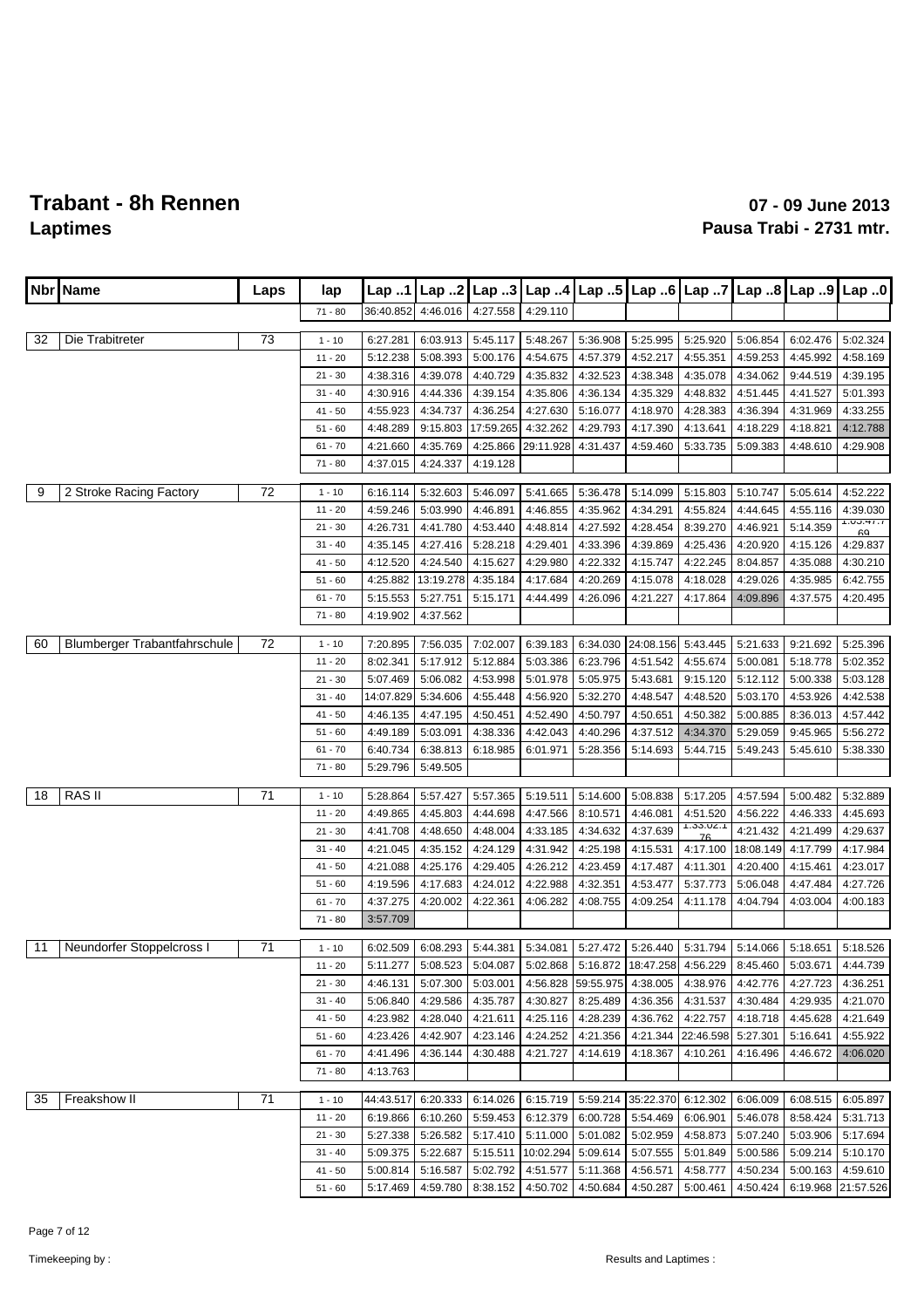|                | Nbr   Name                  | Laps | lap       | Lap $.1$  |                   | Lap 2 $\lfloor$ Lap 3 $\lfloor$ |                              | Lap 4 Lap 5                                                    |                   | Lap 6 Lap 7 |                                     | Lap $.8$ Lap $.9$   | Lap.0     |
|----------------|-----------------------------|------|-----------|-----------|-------------------|---------------------------------|------------------------------|----------------------------------------------------------------|-------------------|-------------|-------------------------------------|---------------------|-----------|
|                |                             |      | $61 - 70$ | 5:08.757  | 5:02.143          | 4:50.052                        | 4:35.588                     | 4:43.983                                                       | 4:53.727          | 5:22.198    | 4:43.088                            | 4:48.899            | 4:23.956  |
|                |                             |      | $71 - 80$ | 4:21.426  |                   |                                 |                              |                                                                |                   |             |                                     |                     |           |
|                |                             |      |           |           |                   |                                 |                              |                                                                |                   |             |                                     |                     |           |
| 20             | Rallyegarage                | 70   | $1 - 10$  | 11:44.644 | 6:11.675          | 5:34.185                        | 5:21.910                     | 5:22.005                                                       | 5:30.246          | 5:12.488    | 5:26.277                            | 5:27.950            | 5:11.256  |
|                |                             |      | $11 - 20$ | 5:10.927  | 4:59.201          | 5:12.573                        | 5:26.126                     | 5:18.550                                                       | 27:51.047         | 8:31.458    | 4:29.767                            | 4:40.862            | 4:38.111  |
|                |                             |      | $21 - 30$ | 4:29.062  | 7:09.349          | 4:38.407                        | 5:12.149                     | 4:50.511                                                       | 4:24.321          | 4:25.911    | 4:38.718                            | 4:23.228            | 4:22.414  |
|                |                             |      | $31 - 40$ | 4:33.425  | 4:29.591          | 4:37.004                        | 4:34.011                     | 12:04.647                                                      | 4:27.494          | 4:29.807    | 14:20.781                           | 4:42.502            | 4:28.644  |
|                |                             |      | $41 - 50$ | 4:26.411  | 4:37.554          | 11:59.103                       | 4:22.250                     | 4:12.928                                                       | 4:26.323          | 4:17.476    | 4:09.928                            | 4:14.500            | 4:26.928  |
|                |                             |      | $51 - 60$ | 4:33.411  | 4:33.388          | 4:13.336                        | 4:35.366                     | 4:24.476                                                       | 4:18.121          | 13:39.904   | 4:24.633                            | 4:23.747            | 28:59.004 |
|                |                             |      | $61 - 70$ | 4:47.325  | 4:29.256          | 4:17.193                        | 4:20.371                     | 4:57.603                                                       | 14:19.675         | 4:41.796    | 4:11.699                            | 4:20.812            | 4:02.777  |
| 53             | <b>Team Rostpeitsche</b>    | 68   | $1 - 10$  | 6:38.574  | 6:14.952          | 5:55.559                        | 5:53.346                     | 5:46.204                                                       | 5:40.606          | 5:32.182    | 5:24.676                            | 5:25.146            | 5:32.234  |
|                |                             |      | $11 - 20$ | 5:14.213  | 5:21.958          | 5:19.377                        | 5:13.496                     | 8:40.439                                                       | 5:04.677          | 4:57.446    | 5:01.567                            | 4:51.518            | 6:21.282  |
|                |                             |      | $21 - 30$ |           |                   |                                 |                              |                                                                |                   |             |                                     |                     |           |
|                |                             |      |           | 4:52.590  | 4:46.605          | 4:57.864                        | 4:55.040                     | 5:10.805                                                       | 32:30.359         | 4:34.399    | 4:32.134                            | 4:28.998            | 4:30.831  |
|                |                             |      | $31 - 40$ | 4:35.943  | 4:59.429          | 8:30.426                        | 5:28.694                     | 5:18.866                                                       | 4:56.712          | 4:48.851    | 4:41.733                            | 4:55.313            | 4:48.751  |
|                |                             |      | $41 - 50$ | 4:42.610  | 4:54.354          | 4:46.571                        | 4:50.086                     | 4:54.914                                                       | 4:50.220          | 5:01.536    | 5:02.357                            | 4:58.888            | 5:00.961  |
|                |                             |      | $51 - 60$ | 5:43.448  | 6:56.943          | 5:00.860                        | 5:04.053                     | 5:05.632                                                       | 5:07.923          | 5:16.421    | 5:03.014                            | 5:04.227            | 5:01.487  |
|                |                             |      | $61 - 70$ | 5:02.750  | 10:52.005         | 5:14.645                        | 43:01.545                    | 7:36.061                                                       | 4:11.218          | 4:08.493    | 4:07.693                            |                     |           |
| 22             | DRT (Daniel Racing Team)    | 68   | $1 - 10$  | 44:43.860 | 6:20.700          | 7:39.694                        | 30:16.863                    | 5:26.173                                                       | 5:25.767          | 5:24.053    | 5:05.785                            | 5:08.729            | 5:03.720  |
|                |                             |      | $11 - 20$ | 5:09.006  | 5:01.761          | 5:02.652                        | 4:58.816                     | 5:00.094                                                       | 4:50.823          | 6:11.742    | 4:58.136                            | 4:52.248            | 4:57.090  |
|                |                             |      | $21 - 30$ | 9:07.252  | 4:44.317          | 4:46.635                        | 4:54.929                     | 5:01.428                                                       | 4:35.171          | 4:31.571    | 4:47.651                            | 25:17.679           | 4:48.178  |
|                |                             |      | $31 - 40$ | 4:34.369  | 4:39.644          | 23:43.833                       | 4:46.562                     | 4:34.857                                                       | 4:35.103          | 4:31.268    | 4:33.201                            | 4:31.652            | 4:38.430  |
|                |                             |      | $41 - 50$ | 4:37.482  | 4:35.877          | 4:28.883                        | 4:24.433                     | 4:27.215                                                       | 4:43.444          | 4:28.226    | 8:33.844                            | 4:23.771            | 4:20.176  |
|                |                             |      | $51 - 60$ | 4:17.246  | 4:18.290          | 4:37.872                        | 4:21.099                     | 4:32.974                                                       | 4:22.493          | 4:25.107    | 4:23.181                            | 4:32.420            | 4:34.488  |
|                |                             |      | $61 - 70$ |           |                   |                                 |                              |                                                                |                   |             |                                     |                     |           |
|                |                             |      |           | 5:07.884  | 5:43.247          | 38:41.913                       | 4:33.330                     | 4:03.903                                                       | 4:07.941          | 4:06.753    | 4:06.662                            |                     |           |
| 3              | De Relexor                  | 67   | $1 - 10$  | 5:29.883  | 33:13.931         | 5:05.349                        | 5:04.570                     | 5:04.285                                                       | 5:29.077          | 5:14.404    | 4:52.114                            | 4:51.602            | 4:46.088  |
|                |                             |      | $11 - 20$ | 4:47.979  | 4:41.673          | 4:50.819                        | 4:58.815                     | 4:42.800                                                       | 4:55.054          | 4:43.405    | 23:46.974                           | 4:41.513            | 4:29.619  |
|                |                             |      | $21 - 30$ | 4:32.242  | 4:41.618          | 12:51.396                       | 4:56.194                     | 4:44.976                                                       | 4:49.966          | 4:30.112    | 4:40.535                            | 4:53.191            | 4:39.500  |
|                |                             |      | $31 - 40$ | 42:47.739 | 4:19.778          | 4:23.395                        | 4:31.694                     | 4:29.657                                                       | 4:25.680          | 4:43.621    | 4:23.881                            | 4:28.894            | 4:45.462  |
|                |                             |      | $41 - 50$ | 4:35.874  | 4:44.088          | 5:03.936                        | 4:30.229                     | 7:52.151                                                       | 4:21.355          | 4:29.577    | 4:24.828                            | 4:34.011            | 4:33.435  |
|                |                             |      | $51 - 60$ | 4:37.273  | 4:32.796          | 4:41.148                        | 4:42.020                     | 4:43.931                                                       | 4:47.434          | 5:23.336    | 21:29.643                           | 4:22.720            | 4:21.605  |
|                |                             |      | $61 - 70$ | 4:14.732  | 4:18.028          | 4:09.962                        | 4:17.857                     | 4:16.940                                                       | 4:10.640          | 4:03.198    |                                     |                     |           |
|                |                             |      |           |           |                   |                                 |                              |                                                                |                   |             |                                     |                     |           |
| 14             | VEB Naturchromzuchtanlage V | 67   | $1 - 10$  | 6:27.121  | 5:59.566          | 5:44.354                        | 5:46.174                     | 5:15.897                                                       | 5:13.814          | 5:11.652    | 5:09.780                            | 5:56.778            | 5:02.424  |
|                |                             |      | $11 - 20$ | 18:58.121 | 18:38.056         | 4:49.601                        | 4:48.360                     | 4:50.992                                                       | 6:14.438          | 4:46.486    | 4:34.657                            | 4:34.695            | 4:39.551  |
|                |                             |      | $21 - 30$ | 4:35.145  | 4:30.016          | 4:30.010                        | 5:07.722                     | 42:30.520                                                      | 4:32.970          | 4:33.107    | 5:01.033                            | 10:25.099 23:16.327 |           |
|                |                             |      | $31 - 40$ | 4:47.830  | 4:54.354          | 4:49.680                        |                              | 4:50.943 4:37.197                                              | 5:05.741          | 4:39.830    | 4:48.808                            | 4:31.218            | 4:48.605  |
|                |                             |      | $41 - 50$ |           | 4:37.863 7:43.242 |                                 |                              | 4:41.428 4:51.347 10:45.945                                    | 4:19.094          |             | 4:37.241 4:33.032 4:22.406 4:20.156 |                     |           |
|                |                             |      | $51 - 60$ | 4:25.606  | 4:22.218          |                                 |                              | 4:30.412   4:38.765   9:22.965                                 | 5:11.313          | 4:58.264    | 4:39.115                            | 4:44.413            | 4:38.609  |
|                |                             |      | $61 - 70$ | 7:53.120  | 4:27.472          | 4:18.168                        | 4:10.999                     | 4:17.374                                                       | 4:10.734          | 4:09.240    |                                     |                     |           |
|                |                             |      |           |           |                   |                                 |                              |                                                                |                   |             |                                     |                     |           |
| $\overline{1}$ | Lindenteam                  | 67   | $1 - 10$  | 5:40.712  | 5:54.329          | 5:56.272                        | 6:17.801                     |                                                                | 6:06.006 5:53.448 |             | 5:53.206   5:36.713                 | 6:28.020            | 5:27.203  |
|                |                             |      | $11 - 20$ | 5:55.996  | 5:45.776          | 5:28.084                        | 5:29.821                     | 5:26.203                                                       | 5:30.621          | 18:19.779   | 6:00.183                            | 5:10.399            | 9:05.825  |
|                |                             |      | $21 - 30$ | 5:18.622  | 5:25.820          |                                 |                              | 5:23.980   12:46.531   5:04.414                                | 4:59.990          | 5:06.391    | 5:05.613                            | 5:05.448            | 5:02.603  |
|                |                             |      | $31 - 40$ | 4:59.918  | 4:53.136          | 4:57.593                        | 5:15.700                     | 4:56.109                                                       | 5:03.042          | 28:36.806   | 5:03.713                            | 8:21.928            | 4:24.367  |
|                |                             |      | $41 - 50$ | 4:29.423  | 4:34.305          |                                 | 18:46.483 15:43.828 5:39.241 |                                                                | 8:18.221          | 1:58.286    | 4:35.123                            | 4:21.504            | 4:30.361  |
|                |                             |      | $51 - 60$ | 4:15.635  | 4:26.140          | 4:38.568                        | 13:34.739 5:34.142           |                                                                | 5:15.360          | 4:50.466    | 4:33.265                            | 4:50.856            | 10:51.131 |
|                |                             |      | $61 - 70$ | 4:12.875  | 4:17.437          | 4:38.886                        | 4:02.353                     | 4:07.417                                                       | 4:07.458          | 4:02.550    |                                     |                     |           |
|                |                             |      |           |           |                   |                                 |                              |                                                                |                   |             |                                     |                     |           |
| 46             | <b>HGD-Racing</b>           | 66   | $1 - 10$  | 6:28.899  | 26:23.652         | 5:44.800                        | 5:31.391                     |                                                                | 5:26.303 5:34.122 |             | 15:55.391 5:20.096 5:24.629         |                     | 5:28.847  |
|                |                             |      | $11 - 20$ |           | 5:22.503 5:20.927 |                                 |                              | 5:30.528 7:51.997 5:05.884 5:00.360 5:00.650 5:02.258 5:02.792 |                   |             |                                     |                     | 9:03.885  |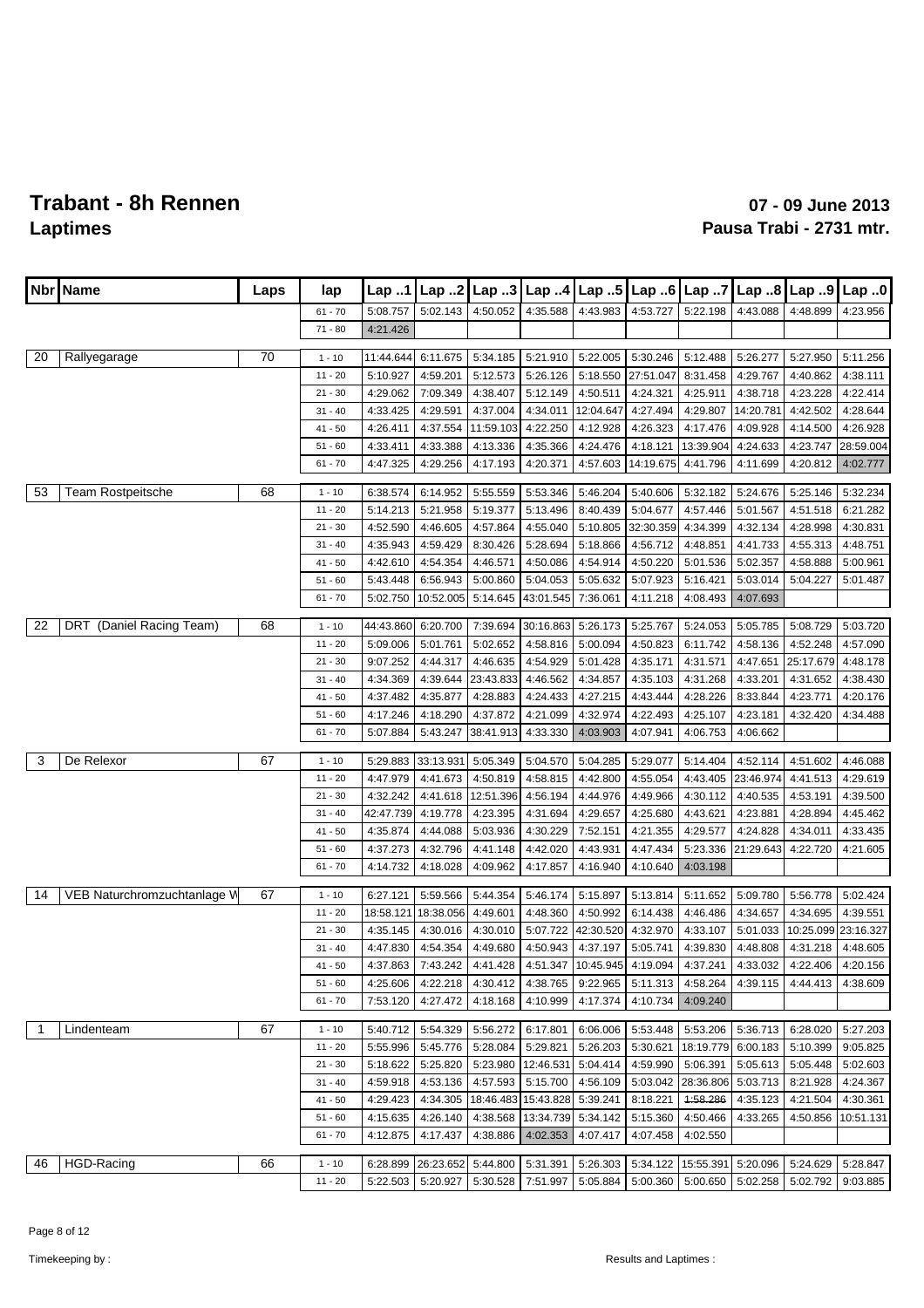| Nbr            | Name                        | Laps | lap                    | Lap 1                 | Lap.2                |                      | Lap 3 Lap 4          | $\lfloor$ Lap 5      | Lap.6                 | Lap7                 | Lap 8                                                                                                 | $\lfloor$ Lap 9 | Lap.0     |
|----------------|-----------------------------|------|------------------------|-----------------------|----------------------|----------------------|----------------------|----------------------|-----------------------|----------------------|-------------------------------------------------------------------------------------------------------|-----------------|-----------|
|                |                             |      | $21 - 30$              | 5:15.771              | 5:12.032             | 5:03.145             | 5:26.662             | 5:05.217             | 5:04.796              | 5:00.098             | 8:47.133                                                                                              | 5:00.625        | 4:50.422  |
|                |                             |      | $31 - 40$              | 5:02.085              | 4:52.369             | 4:50.788             | 4:53.817             | 4:53.559             | 5:01.214              | 6:26.069             | 17:36.566                                                                                             | 15:38.514       | 4:52.256  |
|                |                             |      | $41 - 50$              | 4:47.903              | 4:53.468             | 4:50.729             | 8:39.959             | 9:12.758             | 5:25.499              | 5:33.351             | 5:32.026                                                                                              | 5:44.698        | 5:23.475  |
|                |                             |      | $51 - 60$              | 5:21.116              | 5:23.914             | 5:25.631             | 5:36.493             | 5:46.494             | 6:10.052              | 6:13.889             | 5:49.328                                                                                              | 10:10.650       | 5:22.475  |
|                |                             |      | $61 - 70$              | 5:20.257              | 7:38.825             | 5:29.858             | 4:55.804             | 5:23.655             | 4:58.775              |                      |                                                                                                       |                 |           |
| 70             | Sachsen-Sauser              | 66   | $1 - 10$               | 6:39.467              | 6:14.951             | 6:02.417             | 5:59.817             | 5:49.808             | 5:43.995              | 5:38.779             | 5:29.204                                                                                              | 5:25.935        | 5:27.069  |
|                |                             |      | $11 - 20$              | 5:21.343              | 5:18.994             | 19:37.102            | 5:41.845             | 5:25.406             | 5:31.647              | 5:29.123             | 5:21.975                                                                                              | 5:21.280        | 5:09.075  |
|                |                             |      | $21 - 30$              | 5:20.653              | 5:20.950             | 5:02.407             | 5:06.026             | 5:47.040             | 5:22.059              | 6:01.235             | 10:27.383                                                                                             | 8:46.719        | 5:45.964  |
|                |                             |      | $31 - 40$              | 8:18.440              | 5:14.951             | 5:16.882             | 5:27.693             | 5:24.036             | 5:24.925              | 5:19.272             | 5:09.363                                                                                              | 5:36.863        | 5:21.112  |
|                |                             |      | $41 - 50$              | 6:42.879              | 4:46.684             | 4:46.331             | 4:51.077             | 4:49.226             | 4:40.250              | 4:35.327             | 4:34.144                                                                                              | 4:30.002        | 4:54.010  |
|                |                             |      | $51 - 60$              | 4:42.561              | 4:43.184             | 54:50.814            | 5:24.836             | 6:05.421             | 6:14.995              | 5:36.256             | 5:17.714                                                                                              | 9:00.432        | 5:01.582  |
|                |                             |      | $61 - 70$              | 4:57.285              | 4:56.602             | 4:32.869             | 4:48.158             | 4:54.027             | 5:09.350              |                      |                                                                                                       |                 |           |
|                |                             |      |                        |                       |                      |                      |                      |                      |                       |                      |                                                                                                       |                 |           |
| 66             | Zwei-takt Bärserker         | 65   | $1 - 10$               | 6:13.004              | 5:47.416             | 5:35.027             | 5:15.521             | 5:28.245             | 5:18.500              | 5:19.095             | 5:08.249                                                                                              | 4:59.684        | 5:12.206  |
|                |                             |      | $11 - 20$              | 5:24.700              | 24:32.526            | 8:30.718             | 5:02.943             | 4:58.412             | 5:02.991              | 5:08.544             | 10:02.290                                                                                             | 4:43.186        | 4:51.839  |
|                |                             |      | $21 - 30$              | 4:48.586              | 4:37.048             | 4:39.997             | 4:54.531             | 4:49.281             | 5:01.254              | 4:48.434             | 4:38.994                                                                                              | 4:48.080        | 4:45.776  |
|                |                             |      | $31 - 40$              | 4:47.697              | 4:50.135             | 4:59.131             | 21:38.117            | 4:36.632             | 11:05.549             | 4:26.756             | 57:23.903                                                                                             | 4:33.954        | 4:40.508  |
|                |                             |      | $41 - 50$<br>$51 - 60$ | 4:30.047              | 4:36.111             | 7:57.719<br>5:21.540 | 4:28.328             | 4:47.440<br>5:38.262 | 4:29.505              | 4:21.832             | 4:29.057                                                                                              | 4:31.442        | 4:27.872  |
|                |                             |      | $61 - 70$              | 4:36.364<br>4:08.502  | 4:57.394<br>4:16.904 | 4:09.314             | 5:36.798<br>4:21.522 | 18:35.462            | 4:56.561              | 4:36.651             | 4:29.419                                                                                              | 4:14.540        | 4:14.156  |
|                |                             |      |                        |                       |                      |                      |                      |                      |                       |                      |                                                                                                       |                 |           |
| 56             | WTF-Weißenborner Trabant Fr | 64   | $1 - 10$               | 48:59.991             | 8:44.827             | 5:42.129             | 5:54.392             | 59:41.056            | 4:47.674              | 4:48.572             | 4:52.799                                                                                              | 4:39.803        | 4:40.481  |
|                |                             |      | $11 - 20$              | 4:44.929              | 4:49.212             | 4:29.697             | 5:27.013             | 8:11.314             | 4:33.151              | 4:42.476             | 4:57.545                                                                                              | 5:01.053        | 42:31.945 |
|                |                             |      | $21 - 30$              | 4:32.922              | 4:35.728             | 4:37.306             | 4:26.705             | 4:27.020             | 5:03.435              | 4:22.385             | 4:26.572                                                                                              | 4:29.480        | 4:25.017  |
|                |                             |      | $31 - 40$              | 4:31.072              | 4:27.887             | 4:27.085             | 4:21.276             | 4:25.157             | 4:21.234              | 8:08.796             | 4:26.646                                                                                              | 4:22.243        | 4:39.839  |
|                |                             |      | $41 - 50$              | 4:27.876              | 4:26.625             | 19:01.484            | 4:19.200             | 4:20.601             | 4:16.579              | 4:21.105             | 4:13.857                                                                                              | 4:23.951        | 4:21.813  |
|                |                             |      | $51 - 60$              | 4:32.941              | 4:50.786             | 5:40.574             | 5:54.240             | 21:35.144            | 4:10.980              | 4:10.552             | 4:09.764                                                                                              | 4:27.152        | 4:08.000  |
|                |                             |      | $61 - 70$              | 4:07.040              | 4:14.748             | 4:02.336             | 4:00.541             |                      |                       |                      |                                                                                                       |                 |           |
| 12             | VEB Naturchromzuchtanlage V | 61   | $1 - 10$               | 6:29.454              | 6:04.644             | 6:00.684             | 5:36.117             | 5:46.385             | 5:17.221              | 5:12.975             | 5:10.177                                                                                              | 5:37.794        | 5:24.533  |
|                |                             |      | $11 - 20$              | 5:18.728              | 46:14.219            | 6:51.964             | 4:53.216             | 4:54.932             | 41:00.179             | 4:39.800             | 4:35.542                                                                                              | 4:38.966        | 4:28.648  |
|                |                             |      | $21 - 30$              | 9:18.641              | 4:43.673             | 4:38.642             | 4:40.175             | 4:51.524             | 4:35.715              | 4:23.298             | 5:32.618                                                                                              | 4:29.764        | 4:32.690  |
|                |                             |      | $31 - 40$              | 4:40.825              | 4:29.767             | 4:41.124             | 32:12.437            | 4:44.903             | 9:44.285              | 4:29.626             | 4:20.381                                                                                              | 4:18.103        | 4:53.760  |
|                |                             |      | $41 - 50$              | 4:16.851              | 4:15.538             | 4:31.974             | 21:59.436            | 4:32.675             | 4:58.676              | 5:39.972             | 6:21.432                                                                                              | 5:54.763        | 5:07.935  |
|                |                             |      | $51 - 60$              | 4:39.420              | 4:33.080             | 4:23.360             | 4:14.254             | 4:09.297             | 4:26.220              | 4:42.523             | 4:01.428                                                                                              | 4:08.724        | 4:08.826  |
|                |                             |      | $61 - 70$              | 4:14.483              |                      |                      |                      |                      |                       |                      |                                                                                                       |                 |           |
| $\overline{2}$ | Bernecker                   | 60   |                        |                       |                      | 1.22.20.0            |                      | 5:38.249             |                       |                      |                                                                                                       |                 |           |
|                |                             |      | $1 - 10$               | 6:30.222              | 23:49.557            | 6R                   | 5:23.081             |                      | 5:39.817              | 5:36.191             | 5:39.203<br>5:41.986 8:33.040 4:49.713 4:39.269 4:34.178 4:36.762 4:33.716 4:52.685 4:35.334 4:39.164 | 5:17.774        | 6:40.374  |
|                |                             |      | $11 - 20$              |                       | 4:58.129             |                      |                      | 4:49.428             |                       |                      | 4:50.629                                                                                              | 4:39.694        | 4:40.534  |
|                |                             |      | $21 - 30$<br>$31 - 40$ | 29:19.619<br>4:30.243 | 4:32.558             | 5:05.497<br>4:30.412 | 4:55.327<br>4:33.979 | 4:40.348             | 19:23.745<br>8:29.234 | 4:32.120<br>4:47.867 | 4:50.122                                                                                              | 4:48.433        | 4:33.216  |
|                |                             |      | $41 - 50$              | 4:20.573              | 4:27.079             | 4:33.183             | 4:44.392             | 5:01.323             | 5:39.159              | 5:15.774             | 4:53.807                                                                                              | 4:37.582        | 4:30.876  |
|                |                             |      | $51 - 60$              | 4:17.783              | 4:22.594             | 4:14.567             | 4:13.448             | 4:13.934             | 4:11.270              | 4:10.713             | 4:07.812                                                                                              | 4:12.088        | 4:26.681  |
|                |                             |      |                        |                       |                      |                      |                      |                      |                       |                      |                                                                                                       |                 |           |
| 19             | Gealan Racing               | 59   | $1 - 10$               | 6:25.529              | 6:28.259             | 6:02.597             | 5:54.784             | 5:48.102             | 5:41.606              | 5:36.465             | 5:28.549                                                                                              | 6:07.726        | 5:23.823  |
|                |                             |      | $11 - 20$              | 7:24.601              | 5:13.156             | 5:20.791             | 5:08.399             | 5:06.386             | 5:36.721              | 5:10.070             | 5:29.467                                                                                              | 14:01.903       | 4:51.767  |
|                |                             |      | $21 - 30$              | 9:47.469              | 4:53.041             | 4:46.251             | 4:52.007             | 4:42.042             | 4:33.955              | 4:34.969             | 5:13.996                                                                                              | 4:32.764        | 4:33.022  |
|                |                             |      | $31 - 40$              | 4:38.180              | 4:42.146             | 4:41.734             | 4:41.075             | 4:36.035             | 4:40.294              | 4:39.634             | 4:46.234                                                                                              | 4:54.715        | 4:49.885  |
|                |                             |      | $41 - 50$              | 4:34.345              | 4:42.374             | 4:26.079             | 4:30.906             | 4:33.317             | 4:24.260              | 4:29.503             | 4:34.315                                                                                              | 4:33.433        | 4:31.922  |
|                |                             |      | $51 - 60$              | 4:31.692              | 8:10.803             | 4:34.044             | 43:28.779            | 4:57.834             | 15:47.068             | 13:49.998            | 5:36.204                                                                                              | 6:16.231        |           |
| 25             | <b>Team Schleusse</b>       | 59   | $1 - 10$               | 10:26.439             |                      |                      |                      |                      |                       |                      | 8:37.534 11:37.902 12:33.246 5:24.216 5:25.115 6:11.570 5:18.702 5:04.589                             |                 | 5:03.226  |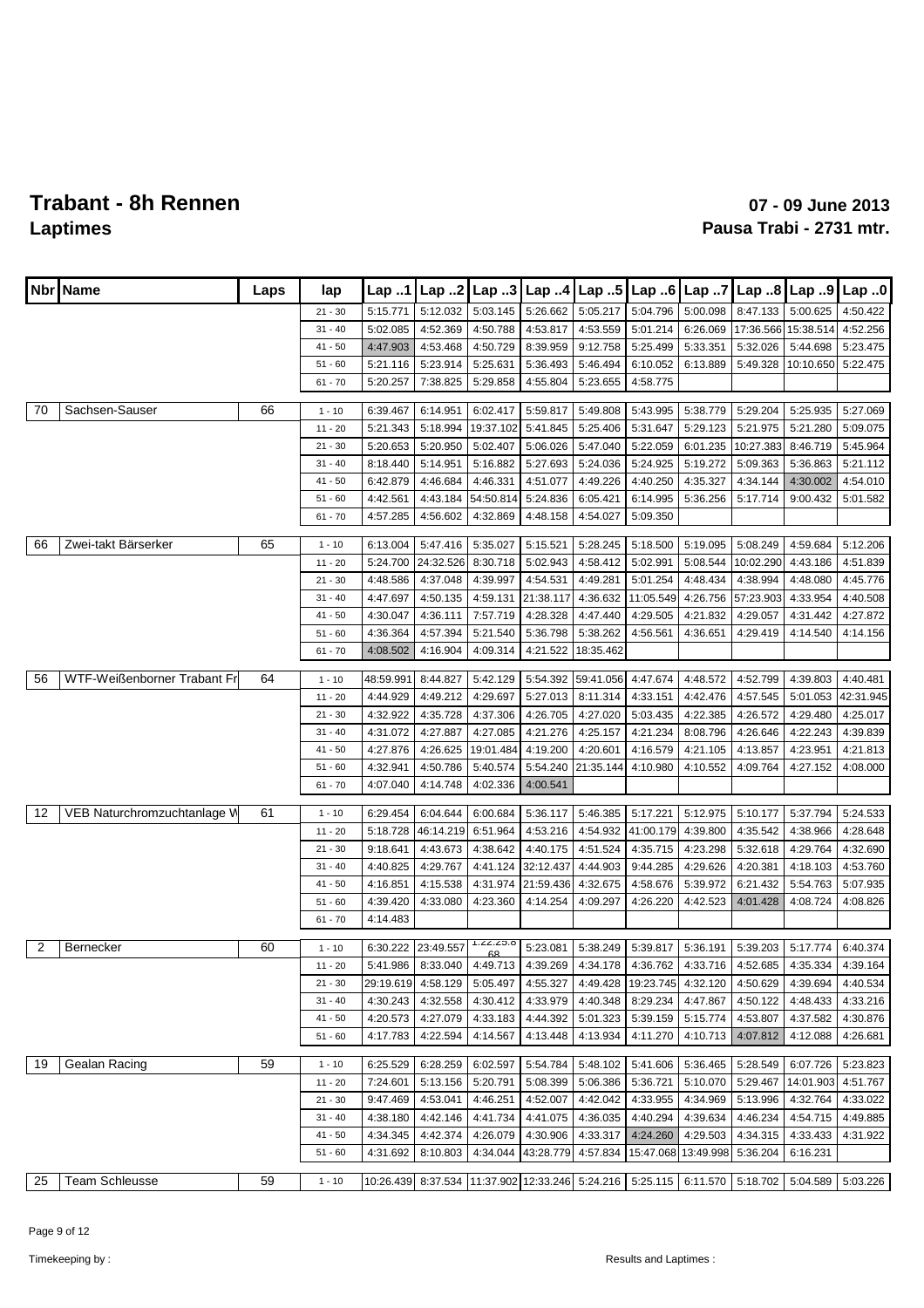| <b>Nbr</b> | <b>Name</b>            | Laps | lap       | Lap 1     | Lap.2               | Lap.3     | Lap.4           | Lap.5               | Lap.6           | Lap 7                       | Lap 8                                 | Lap 9     | Lap.0     |
|------------|------------------------|------|-----------|-----------|---------------------|-----------|-----------------|---------------------|-----------------|-----------------------------|---------------------------------------|-----------|-----------|
|            |                        |      | $11 - 20$ | 5:12.904  | 10:40.416           | 5:08.266  | 6:48.903        | 5:01.192            | 5:08.147        | 5:02.387                    | 4:47.167                              | 4:53.399  | 4:48.748  |
|            |                        |      | $21 - 30$ | 4:49.972  | 44:55.950           | 8:16.436  | 4:39.844        | 4:43.710            | 4:46.562        | 4:43.660                    | 4:37.666                              | 4:24.557  | 4:29.610  |
|            |                        |      | $31 - 40$ | 5:18.275  | 4:36.129            | 4:49.435  | 4:33.152        | 4:34.445            | 4:34.138        | 51:24.469                   | 6:16.619                              | 5:46.438  | 13:01.866 |
|            |                        |      | $41 - 50$ | 4:32.212  | 4:28.272            | 4:28.705  | 4:22.283        | 16:31.759           | 5:25.707        | 5:38.630                    | 5:21.461                              | 4:57.628  | 7:55.709  |
|            |                        |      | $51 - 60$ | 4:27.819  | 4:18.211            | 4:17.718  | 4:11.105        | 4:13.927            | 4:23.991        | 4:24.711                    | 4:05.632                              | 4:07.859  |           |
| 71         | Halle 1a               | 59   | $1 - 10$  | 6:04.907  | 6:08.946            | 5:56.956  | 40:09.994       | 6:56.316            | 18:51.512       | 5:02.463                    | 4:55.699                              | 5:02.198  | 5:18.124  |
|            |                        |      | 11 - 20   | 8:32.000  | 4:42.129            | 4:35.510  | 8:39.075        | 5:01.975            | 5:03.585        | 12:54.471                   | 5:46.704                              | 21:14.966 | 4:39.723  |
|            |                        |      | $21 - 30$ | 4:52.032  | 4:58.875            | 5:02.068  | 4:51.675        | 5:01.874            | 29:28.428       | 4:50.376                    | 4:43.289                              | 9:35.523  | 4:42.175  |
|            |                        |      | $31 - 40$ | 4:46.103  | 4:34.069            | 4:41.250  | 4:36.713        | 4:43.397            | 4:35.512        | 4:22.878                    | 4:37.174                              | 4:26.707  | 4:35.722  |
|            |                        |      | $41 - 50$ | 20:25.371 | 4:23.808            | 6:08.337  | 4:28.406        | 16:03.02            | 5:19.964        | 9:49.234                    | 5:03.271                              | 4:44.589  | 4:47.588  |
|            |                        |      | $51 - 60$ | 4:29.014  | 4:26.821            | 4:37.841  | 4:26.665        | 4:21.131            | 4:25.122        | 4:31.562                    | 4:29.941                              | 4:24.247  |           |
| 33         | Freakshow I            | 57   | $1 - 10$  | 44:44.631 | 5:11.125            | 7:49.932  | 6:18.095        | 5:58.957            | 5:47.245        | 6:08.250                    | 5:39.345                              | 6:23.138  | 5:37.815  |
|            |                        |      | 11 - 20   | 5:32.590  | 5:27.664            | 5:18.546  | 5:26.395        | 5:21.281            | 5:20.505        | 5:18.380                    | 19:15.963                             | 4:53.191  | 4:54.200  |
|            |                        |      | $21 - 30$ | 5:21.413  | 4:52.467            | 4:54.424  | 4:50.992        | 4:46.239            | 9:24.873        | 5:10.332                    | 4:59.410                              | 5:06.963  | 4:57.385  |
|            |                        |      | $31 - 40$ | 5:21.258  | 4:57.516            | 5:06.695  | 5:10.401        | 5:08.330            | 5:38.795        | 5:28.799                    | 5:14.915                              | 5:10.013  | 5:42.266  |
|            |                        |      | $41 - 50$ | 4:52.672  | 4:57.849            | 5:06.764  | 5:02.492        | 5:04.844            | 4:53.336        | 4:44.385                    | 5:01.321                              | 5:00.851  | 5:02.572  |
|            |                        |      | $51 - 60$ | 5:16.545  | 5:10.959            | 5:18.417  | 1.41.VT.1<br>63 | 9:03.588            | 21:34.970       | 4:45.172                    |                                       |           |           |
| 83         | <b>Team Feuerblitz</b> | 57   | $1 - 10$  | 6:28.551  | 6:08.143            | 6:06.348  | 5:31.993        | 5:21.777            | 5:31.187        | 5:19.476                    | 5:12.768                              | 6:45.554  | 5:19.419  |
|            |                        |      | 11 - 20   | 5:25.989  | 5:03.025            | 5:06.949  | 4:58.751        | 5:00.033            | 4:57.744        | 5:03.651                    | 5:03.270                              | 4:55.129  | 5:01.812  |
|            |                        |      | $21 - 30$ | 6:21.231  | 4:59.749            | 4:57.198  | 4:57.024        | 4:57.310            | 4:51.319        | 4:57.020                    | 8:46.613                              | 4:59.639  | 4:50.668  |
|            |                        |      | $31 - 40$ | 4:45.192  | 1.40.47.7<br>۵Q     | 11:47.748 | 4:54.098        | 4:42.316            | 4:49.819        | 4:50.096                    | 8:30.815                              | 5:02.870  | 4:29.257  |
|            |                        |      | $41 - 50$ | 4:46.143  | 4:47.215            | 4:41.350  | 4:46.393        | 4:49.707            | 4:29.106        | 4:44.693                    | 5:05.478                              | 5:06.837  | 5:54.448  |
|            |                        |      | $51 - 60$ | 5:39.855  | 5:11.300            | 4:41.437  | 4:57.364        | 4:35.748            | 4:24.132        | 51:44.602                   |                                       |           |           |
| 21         | E1 Racing              | 54   | $1 - 10$  | 6:13.810  | 5:46.737            | 5:42.064  | 5:28.351        | 5:20.212            | 5:07.664        | 5:14.334                    | 5:05.976                              | 5:08.729  | 5:02.182  |
|            |                        |      | $11 - 20$ | 4:57.793  | 4:54.016            | 4:54.081  | 4:54.966        | 4:47.181            | 4:39.954        | 4:43.327                    | 4:44.542                              | 4:47.339  | 4:42.283  |
|            |                        |      | $21 - 30$ | 4:41.713  | 4:57.616            | 4:43.236  | 4:34.124        | 4:35.550            | 4:37.142        | 4:49.016                    | 4:33.965                              | 4:31.487  | 4:28.980  |
|            |                        |      | $31 - 40$ | 4:32.796  | 8:05.921            | 4:37.595  | 4:33.631        | 4:29.641            | 4:29.536        | 4:28.980                    | 4:29.828                              | 4:35.658  | 10:58.895 |
|            |                        |      | $41 - 50$ | 4:48.813  | 4:33.909            | 4:27.322  | 4:27.349        | 5:05.914            | 4:25.598        | 21:29.316                   | 4:35.289                              | 16:02.863 | 4:13.157  |
|            |                        |      | $51 - 60$ | 4:17.593  | 4:19.142            | 4:24.701  | 4:21.732        |                     |                 |                             |                                       |           |           |
| 68         | 2-Takt-Team S&H        | 48   | $1 - 10$  | 6:28.529  | 6:17.153            | 6:17.967  | 48:22.246       | 5:31.944            | 5:24.174        | 20:27.659                   | 5:08.424                              | 9:17.218  | 5:28.595  |
|            |                        |      | $11 - 20$ | 5:13.870  | 5:26.096            | 5:37.265  | 6:21.636        | 33:20.700           | 5:12.730        | 5:02.723                    | 5:04.352                              | 4:48.565  | 4:57.886  |
|            |                        |      | $21 - 30$ | 5:15.376  | 10:04.235           | 4:57.933  | 4:43.406        | 4:45.267            | 4:47.799        | 4:44.440                    | 4:47.764                              | 10:13.210 | 4:49.552  |
|            |                        |      | $31 - 40$ | 11:23.068 | 4:41.533            | 4:41.965  | 4:40.472        | 4:44.036            | 30:29.214       | 4:33.481                    | 4:41.902                              | 12:53.307 | 4:42.790  |
|            |                        |      | 41 - 50   | 4:24.693  | 4:35.116            | 4:58.136  | 5:16.260        | 5:43.565            | 5:18.326        | 4:57.947                    | 50:47.374                             |           |           |
| 5          | New Generation Racing  | 47   | $1 - 10$  | 44:35.227 | 5:51.841            | 5:44.847  |                 | 5:29.161   5:32.583 |                 | 11:04.340 5:03.235 5:01.574 |                                       | 5:21.525  | 5:00.459  |
|            |                        |      | $11 - 20$ | 22:31.343 | 4:42.042            | 4:34.162  | 4:47.046        | 4:41.212            | 4:30.999        | 15:17.569                   | 4:23.707                              | 4:37.029  | 4:23.278  |
|            |                        |      | $21 - 30$ | 4:32.233  | 4:46.389            | 9:35.857  | 4:50.147        | 6:07.902            | א∩כ:ס∩:ו<br>פ   | 4:30.348                    | 4:28.513                              | 4:44.405  | 4:27.400  |
|            |                        |      | $31 - 40$ | 4:34.841  | 7:58.163            | 4:21.799  | 4:25.594        | 4:15.667            | 4:16.715        | 4:11.689                    | 4:29.823                              | 4:18.339  | 4:14.560  |
|            |                        |      | $41 - 50$ | 4:24.065  | 4:29.233            | 4:05.358  | 4:03.244        | 4:19.134            | 4:10.564        | 4:14.293                    |                                       |           |           |
| 8          | <b>Linhardt Racing</b> | 46   | $1 - 10$  |           | 17:58.604 34:51.816 | 5:12.216  | 5:04.616        | 5:11.428            | 5:04.302        | 5:01.534                    | 5:03.425                              | 4:53.150  | 5:00.606  |
|            |                        |      | $11 - 20$ | 4:55.308  | 4:53.073            | 4:51.479  | 14:17.092       | 4:41.224            | 4:56.802        | 34:04.684                   | 4:52.806                              | 4:41.401  | 4:49.551  |
|            |                        |      | $21 - 30$ | 35:48.290 | 8:44.976            | 5:28.827  | 4:52.267        | 4:46.022            | 4:57.549        | 4:52.249                    | 4:50.784                              | 4:57.854  | 4:57.847  |
|            |                        |      | $31 - 40$ | 4:44.029  | 4:39.519            | 4:47.614  | 4:49.700        | 4:53.239            | 5:00.129        | 4:48.124                    | 4:45.773                              | 4:52.737  | 4:35.847  |
|            |                        |      | $41 - 50$ | 4:42.770  | 4:32.028            | 4:28.286  | 4:40.158        | 4:43.413            | 1.43.22.0<br>52 |                             |                                       |           |           |
| 47         | Westonkelz             | 45   | $1 - 10$  | 6:32.977  | 6:08.237            | 6:18.293  | 6:04.780        | 6:01.558            | 5:45.180        |                             | 5:47.892 22:18.948 5:33.921           |           | 5:31.726  |
|            |                        |      | $11 - 20$ | 5:45.736  | 5:22.208            | 5:35.243  |                 | 5:17.633 5:14.108   |                 |                             | 5:17.509 26:28.003 12:26.648 5:33.523 |           | 4:51.495  |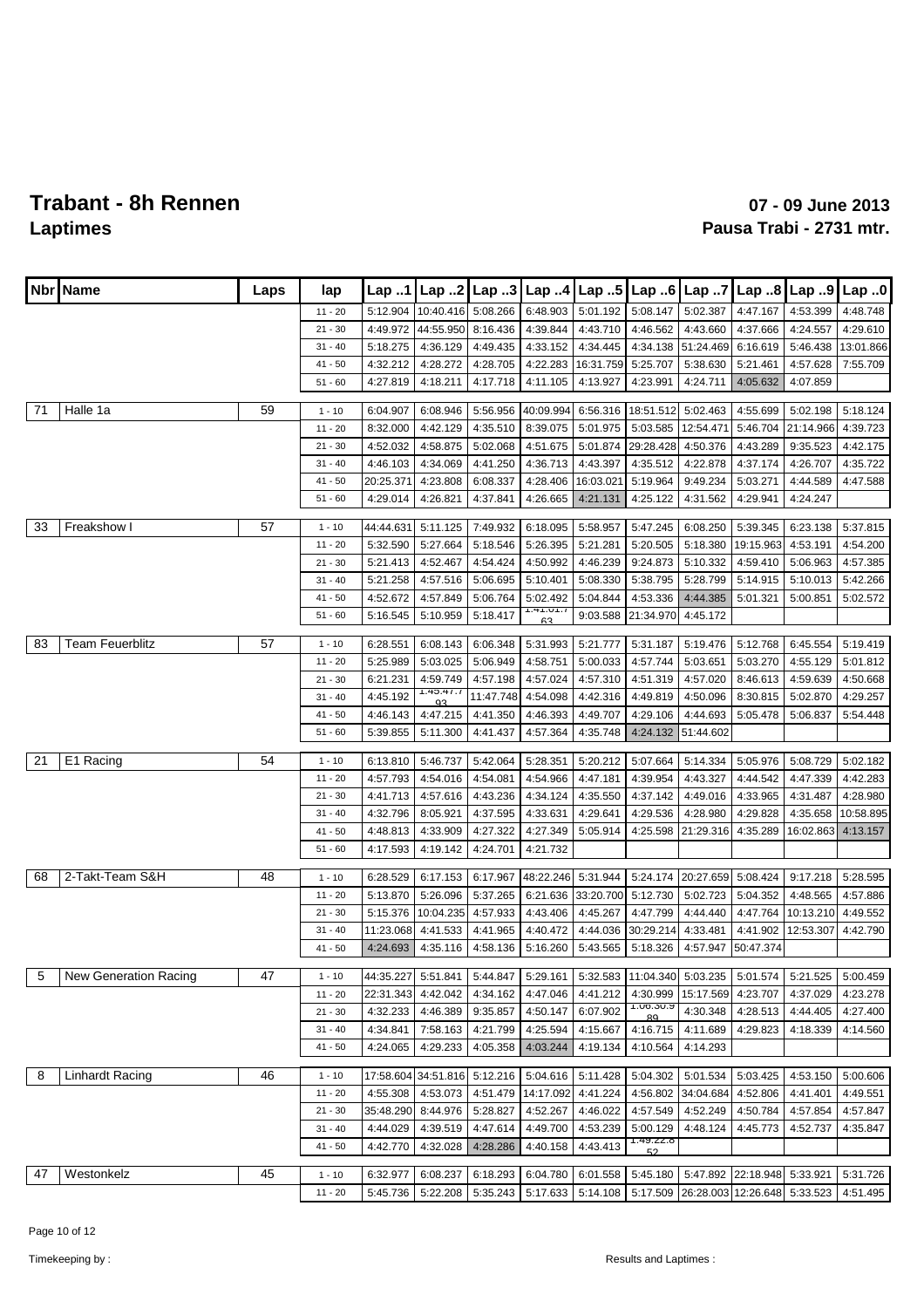| <b>Nbr</b> | Name                         | Laps | lap       | Lap 1          | Lap. .2   | Lap.3     | Lap.4                        | $ $ Lap 5                                                                                     | Lap.6                  | Lap.7           | Lap.8     | Lap 9     | Lap.0     |
|------------|------------------------------|------|-----------|----------------|-----------|-----------|------------------------------|-----------------------------------------------------------------------------------------------|------------------------|-----------------|-----------|-----------|-----------|
|            |                              |      | $21 - 30$ | 52:28.882      | 5:08.282  | 4:53.479  | 4:46.448                     | 4:50.145                                                                                      | 4:45.208               | 4:57.551        | 43:02.844 | 4:59.500  | 13:37.234 |
|            |                              |      | $31 - 40$ | 4:50.076       | 4:45.165  | 4:58.907  | 4:50.227                     | 4:42.930                                                                                      | <b>1.00.00.1</b><br>っっ | 4:38.435        | 4:19.330  | 4:13.735  | 4:24.259  |
|            |                              |      | $41 - 50$ | 4:41.950       | 4:05.826  | 4:06.477  | 4:12.857                     | 4:13.163                                                                                      |                        |                 |           |           |           |
|            |                              |      |           |                |           |           |                              |                                                                                               |                        |                 |           |           |           |
| 36         | AG-Rennsport                 | 43   | $1 - 10$  | 6:06.510       | 5:56.175  | 6:21.453  | 20:45.097                    | 17:38.475                                                                                     | 4:46.791               | 38:24.235       | 4:22.053  | 4:21.966  | 5:27.065  |
|            |                              |      | $11 - 20$ | 4:21.430       | 4:22.369  | 4:19.406  | 4:22.486                     | 4:28.110                                                                                      | 4:12.868               | 4:30.415        | 7:57.335  | 4:28.935  | 4:18.464  |
|            |                              |      | $21 - 30$ | 4:22.150       | 4:12.970  | 4:10.040  | 4:07.655                     | 4:12.184                                                                                      | 19:34.496              | 4:06.409        | 47:08.323 | 4:02.862  | 3:57.852  |
|            |                              |      | $31 - 40$ | 3:56.531       | 3:59.294  | 4:01.489  | 25:23.106                    | 7:27.174                                                                                      | 3:57.379               | 4:22.603        | 32:04.497 | 3:59.789  | 4:05.492  |
|            |                              |      | $41 - 50$ | 4:11.963       | 4:33.500  | 27:49.570 |                              |                                                                                               |                        |                 |           |           |           |
| 80         | <b>Torpedo Boys</b>          | 41   | $1 - 10$  | 5:53.522       | 5:47.538  | 5:32.132  | 5:24.514                     | 5:46.250                                                                                      | 5:31.829               | 5:08.684        | 5:22.788  | 5:00.589  | 5:07.716  |
|            |                              |      | $11 - 20$ | 4:56.930       | 5:02.262  | 5:05.355  | 4:45.954                     | 4:46.152                                                                                      | 4:47.805               | 4:42.564        | 4:51.092  | 4:58.234  | 12:32.929 |
|            |                              |      | $21 - 30$ | 4:48.483       | 4:48.219  | 4:40.744  | 4:38.574                     | 4:47.148                                                                                      | 4:22.575               | 4:31.763        | 4:34.720  | 5:05.931  | 4:31.375  |
|            |                              |      | $31 - 40$ | 4:20.063       | 4:30.517  | 4:37.025  | 4:19.935                     | 4:26.088                                                                                      | 4:33.406               | 4:30.117        | 4:24.877  | 4:28.812  | 4:34.465  |
|            |                              |      | $41 - 50$ | 5:06.644       |           |           |                              |                                                                                               |                        |                 |           |           |           |
|            |                              |      |           |                |           |           |                              |                                                                                               |                        |                 |           |           |           |
| 69         | ML-Team                      | 40   | $1 - 10$  | 57:21.936      | 6:01.712  | 5:45.296  | 8:42.734                     | 15:56.662                                                                                     | 5:25.109               | 38:07.754       | 5:00.535  | 5:00.598  | 5:02.239  |
|            |                              |      | $11 - 20$ | 5:05.707       | 6:14.356  | 9:23.993  | 5:44.312                     | 4:53.667                                                                                      | 22:34.988              | 4:54.263        | 4:55.652  | 4:55.376  | 4:56.688  |
|            |                              |      | $21 - 30$ | 4:50.991       | 4:59.825  | 4:54.746  | 5:02.003                     | 6:01.176                                                                                      | 2.00.10.2              | 5:04.060        | 5:02.792  | 8:43.831  | 20:06.378 |
|            |                              |      | $31 - 40$ | 6:01.411       | 10:28.559 | 5:31.577  | 5:21.903                     | 5:20.588                                                                                      | 5:27.285               | 5:04.439        | 5:02.454  | 5:11.691  | 5:13.615  |
| 13         | Neundorfer Stoppelcross II   | 37   | $1 - 10$  | 7:09.548       | 6:05.786  | 6:15.727  | 44:20.336                    | 5:22.719                                                                                      | 5:21.122               | 5:25.643        | 6:20.514  | 5:36.736  | 6:05.300  |
|            |                              |      | $11 - 20$ | 1.10.44.1      | 10:22.827 | 5:07.869  | 5:18.965                     | 9:06.165                                                                                      | 17:32.622              | 5:28.560        | 6:14.944  | 57:44.109 | 5:16.345  |
|            |                              |      | $21 - 30$ | 44<br>6:17.312 | 5:13.187  | 5:13.827  | 5:32.872                     | 5:11.207                                                                                      | 5:22.132               | 5:15.859        | 5:14.812  | 5:08.816  | 5:35.046  |
|            |                              |      | $31 - 40$ | 11:54.691      | 6:27.673  | 6:38.955  | 6:04.314                     | 13:45.376                                                                                     | 12:12.323              | 25:05.004       |           |           |           |
|            |                              |      |           |                |           |           |                              |                                                                                               |                        |                 |           |           |           |
| 41         | 2-Takt Monster               | 36   | $1 - 10$  | 6:41.033       | 36:55.558 | 5:42.365  | 5:34.730                     | 5:35.474                                                                                      | 5:27.546               | 5:23.975        | 5:24.518  | 5:21.784  | 5:07.965  |
|            |                              |      | $11 - 20$ | 5:09.428       | 5:15.280  | 5:08.481  | 5:04.469                     | 5:30.877                                                                                      | 21:55.492              | 5:29.751        | 5:32.503  | 32:40.959 | 5:18.228  |
|            |                              |      | $21 - 30$ | 5:13.916       | 5:06.938  | 5:11.408  | 1.UJ.JO.4                    | 17:45.003                                                                                     | 7:33.548               | 12:20.638       | 15:14.208 | 10:51.077 | 23:14.061 |
|            |                              |      | $31 - 40$ | 10:08.995      | 31:51.710 | 5:00.012  | 4:50.244                     | 23:39.454                                                                                     | 4:25.509               |                 |           |           |           |
| 38         | Last-Minute-Racing           | 35   | $1 - 10$  | 6:20.827       | 6:27.300  | 5:47.189  | 6:07.090                     | 5:45.587                                                                                      | 18:29.843              | 5:17.645        | 5:13.413  | 5:14.593  | 5:06.390  |
|            |                              |      | $11 - 20$ | 5:20.954       | 4:59.158  | 5:02.183  | 10:36.255                    | 5:12.415                                                                                      | 5:11.619               | 5:12.486        | 4:56.675  | 4:58.571  | 4:53.328  |
|            |                              |      | $21 - 30$ | 1.30.13.0      | 27:25.267 | 4:40.016  | 4:36.436                     | 4:33.311                                                                                      | 4:26.902               | 4:21.589        | 4:29.663  | 4:24.924  | 4:23.452  |
|            |                              |      | $31 - 40$ | RЯ<br>4:21.717 | 4:19.362  | 4:16.604  | 9:54.052                     | Z.Z 1.Z4.Y                                                                                    |                        |                 |           |           |           |
|            |                              |      |           |                |           |           |                              | 12                                                                                            |                        |                 |           |           |           |
| 73         | Zschippach Racing Team       | 29   | $1 - 10$  | 7:13.678       | 7:24.539  | 6:12.663  | 6:05.505                     | 5:49.324                                                                                      | 5:57.960               | 33:47.630       | 9:30.211  | 5:17.923  | 55:22.678 |
|            |                              |      | $11 - 20$ | 5:00.053       | 8:28.367  | 4:44.696  | 5:13.806                     | 1.41.00.0<br>61                                                                               | 4:36.959               | 4:23.123        | 4:22.177  | 58:31.344 | 4:25.249  |
|            |                              |      | $21 - 30$ | 8:35.193       | 4:56.473  | 4:59.346  | 5:55.433                     | 5:37.934                                                                                      | 10:15.089              | 4:42.232        | 4:58.465  | 36:06.147 |           |
| 44         | WOODYS Die-Holzköpfe         | 28   |           |                |           |           |                              | 6:55.378 50:51.230 5:39.494 48:58.145 7:34.968 40:12.819 5:55.834 6:14.590 7:07.698 26:14.753 |                        |                 |           |           |           |
|            |                              |      | $1 - 10$  |                |           |           |                              |                                                                                               |                        |                 | 1.01.34.4 |           |           |
|            |                              |      | $11 - 20$ | 5:27.158       | 5:21.414  |           | 21:12.232 16:27.073 5:12.922 |                                                                                               | 5:35.940               | 31:52.154       | $\Omega$  | 9:45.441  | 5:26.215  |
|            |                              |      | $21 - 30$ | 5:19.500       | 4:46.192  | 5:16.648  |                              | 5:23.868 20:23.553                                                                            | 4:28.136               | 8:39.921        | 5:44.930  |           |           |
| 72         | <b>Junior Sachsen Sauser</b> | 21   | $1 - 10$  | 7:05.294       | 6:35.239  | 6:33.417  | 10:33.331  5:58.631          |                                                                                               | 6:09.945               | 5:57.749        | 9:31.430  | 5:45.459  | 5:36.616  |
|            |                              |      | $11 - 20$ | 5:37.041       | 33:31.475 |           | 15:05.320 25:23.709          | 2. 13. 10.4<br>12                                                                             | Z.UZ.49.0<br>10        | 5:07.204        | 5:18.712  | 5:22.630  | 4:49.886  |
|            |                              |      | $21 - 30$ | 5:17.050       |           |           |                              |                                                                                               |                        |                 |           |           |           |
|            |                              |      |           | 1.24.23.3      | 1.10.30.1 |           |                              |                                                                                               |                        | 1.09.40.1       |           |           |           |
| 58         | MD 2010                      | 17   | $1 - 10$  | በፍ             | 4Λ        | 6:03.270  | 10:01.198 5:41.065           |                                                                                               | 5:50.281               | 41<br>1.33.40.0 | 5:27.952  | 5:19.390  | 5:52.533  |
|            |                              |      | $11 - 20$ | 6:09.250       | 5:36.216  | 6:06.928  | 18:39.486 5:40.366           |                                                                                               | 10:42.573              | 65              |           |           |           |
| 15         | blue-orange II               | 0    | $1 - 10$  |                |           |           |                              |                                                                                               |                        |                 |           |           |           |
|            |                              |      | $11 - 20$ |                |           |           |                              |                                                                                               |                        |                 |           |           |           |
|            |                              |      |           |                |           |           |                              |                                                                                               |                        |                 |           |           |           |
| 4          | <b>KFZ Werkstatt Zauge</b>   | 0    | $1 - 10$  |                |           |           |                              |                                                                                               |                        |                 |           |           |           |